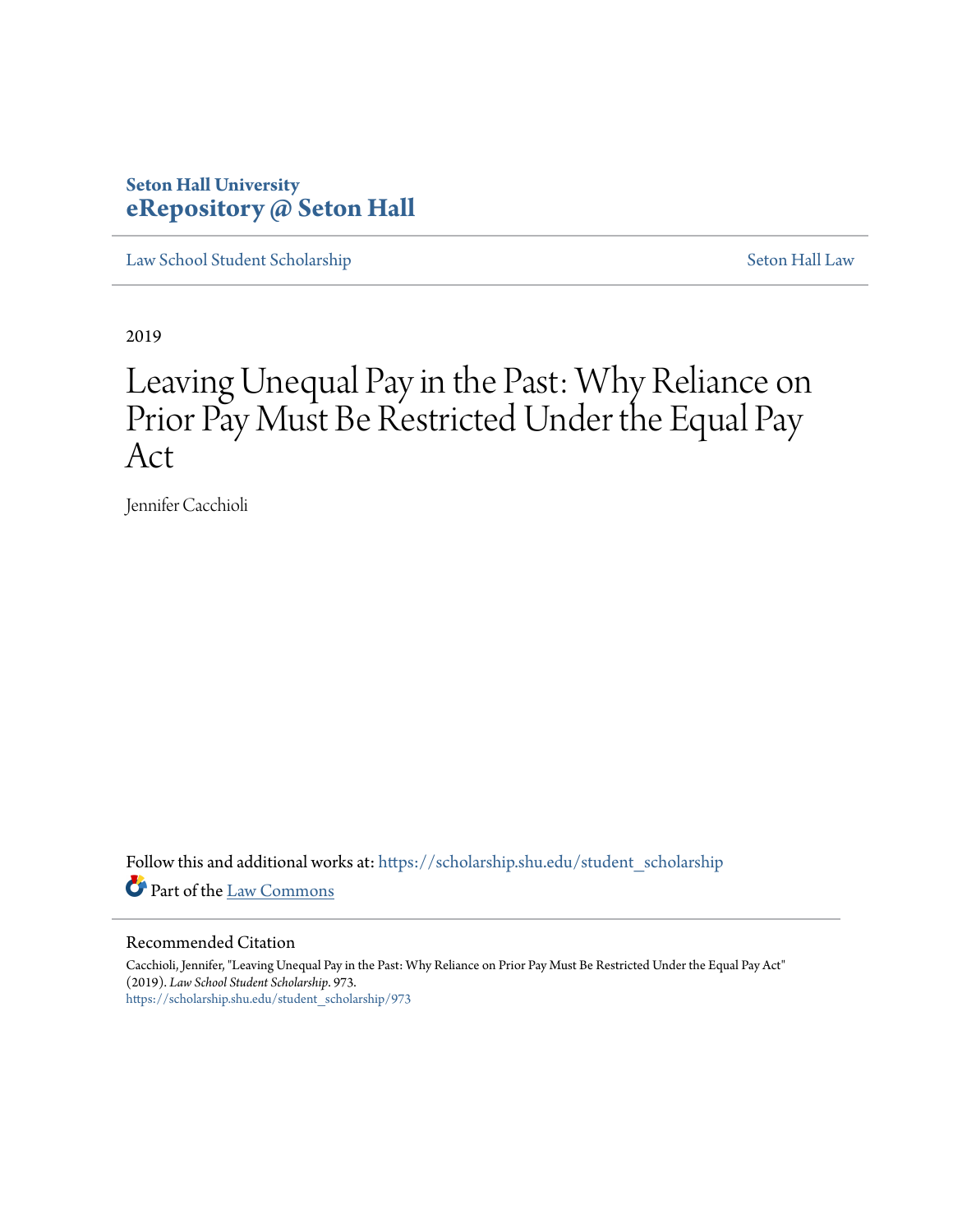**Leaving Unequal Pay in the Past: Why Reliance on Prior Pay Must Be Restricted Under the Equal Pay Act**

#### **Part I. Introduction**

In 2017, Emma Stone won an Oscar and became the highest paid actress in Hollywood when she earned \$26 million that year.<sup>1</sup> While Stone has reached the top of her field, her success is undermined by the fact that at least fourteen other male actors, including her former co-star Ryan Gosling, were paid significantly higher salaries.<sup>2</sup> When asked about the pay disparity by a magazine, Stone explained: "if a male co-star, who has a higher quote than me but believes we are equal, takes a pay cut so that I can match him, that changes my quote in the future and changes my life."<sup>3</sup> Stone's life and future earnings are affected by her prior pay.<sup>4</sup> The fact that even the highest-paid actress could not attain equal pay to her male co-stars demonstrates how reliance on prior pay has extensively hindered wage equality. Given that historically women continue to receive lower salaries than men for reasons other than relevant skill and experience, the average woman's salary history likely reflects this disparity and the implicit effects of gender bias. $5$ 

In a Ninth Circuit case, *Rizo v. Yovino*, a female mathematics consultant learned at lunch with her new male colleague that his salary was significantly higher despite their similar resumes.<sup>6</sup> Soon after, Rizo filed an Equal Pay Act ("EPA") claim against her employer.<sup>7</sup> The employer asserted in its defense that the prior salary of both Rizo and her coworker determined

<sup>1</sup> Rachel Lewis, *Emma Stone is the Highest-Paid Actress, but Makes Less Than Top 14 Actors*, FORTUNE (Aug. 23, 2017), http://fortune.com/2017/08/23/emma-stone-highest-paid-actors/.

<sup>2</sup> *Id.*

<sup>3</sup> Lisa Respers France, *Emma Stone Says Male Co-Stars Have Taken Pay Cuts for Her*, CNN (July 8, 2017, 12:26 PM), http://www.cnn.com/2017/07/07/entertainment/emma-stone-equal-pay/index.html. <sup>4</sup> *See id.* 

<sup>5</sup> *See* SUZANA CROSS, THE EQUAL PAY ACT, FIFTY YEARS ON 4 (2015).

<sup>6</sup> Rizo v. Yovino, 854 F.3d 1161, 1164 (9th Cir. 2017).

<sup>7</sup> *Id.*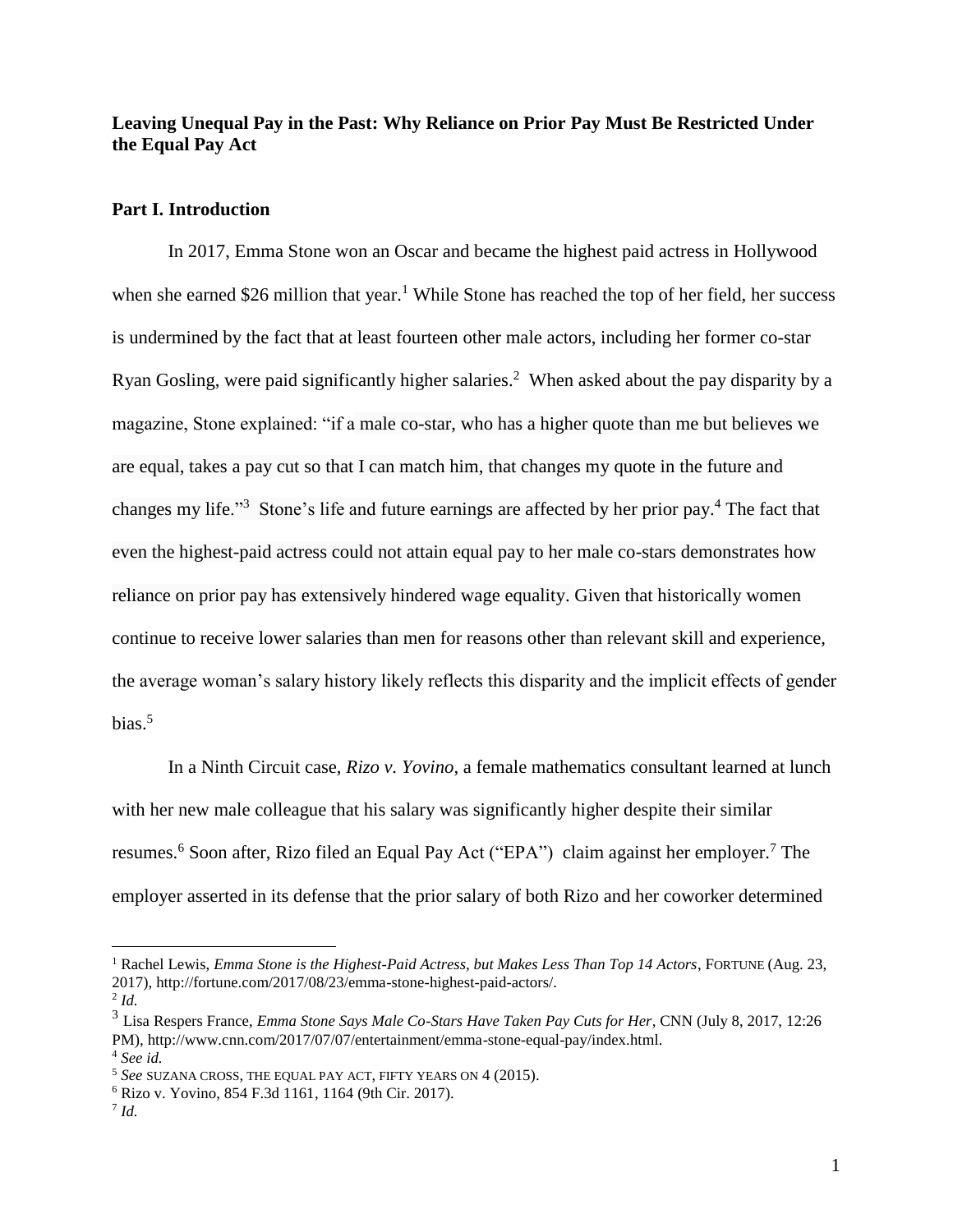their salaries, rather than any bias against women; it further claimed that reliance on prior compensation was a reasonable business practice. <sup>8</sup> Although the Court of Appeals panel originally sided with decades old precedent in accepting this defense based on prior pay, <sup>9</sup> the Ninth Circuit subsequently vacated this decision and granted an en banc review of the issue.<sup>10</sup>

The controversy surrounding the *Rizo* case reflects a persisting divergence among the circuit courts on how to construe an employer's reliance on prior pay as an EPA affirmative defense. An underlying tension between accommodating business hiring needs yet recognizing the suppressive effect prior pay has on women's salaries continues to drive this conflict.<sup>11</sup> Several circuits have deferred to business hiring policies and allow employers to assert sole reliance on prior pay without requiring any justifications.<sup>12</sup> In contrast, other circuits reject reliance on prior salary as a single factor by viewing it as undermining the purpose of the EPA in a more rigorous approach.<sup>13</sup> Additionally, courts following the "business justification" standard, a third, middle-ground approach, accept reliance as long as there are reasonable business justifications supporting it. $^{14}$ 

This comment will explore the broad, antidiscriminatory purpose and structure of the EPA in Part II. Part III will discuss the three different approaches taken by circuit courts on whether prior pay should be construed as a "factor other than sex." In Part IV, this comment will argue that the circuit courts should not accept an employer's sole reliance on prior salary as

<sup>8</sup> *Id.* at 1165.

<sup>9</sup> *Id.* at 1166-67.

 $10$  Rizo v. Yovino, 869 F.3d 1004 (9th Cir. 2017) (order vacating the prior decision and granting en banc rehearing). <sup>11</sup> *See* Nicole Porter and Jessica Vartanian, *Debunking the Market Myth in Pay Discrimination Cases*, 12 GEO. J. GENDER & L. 159, 169 (2011).

<sup>12</sup> *See* Taylor v. White, 321 F.3d 710 (8th Cir. 2003); Wernsing v. Dep't of Human Servs., 47 F.3d 466 (7th Cir. 2005).

<sup>13</sup> *See* Irby v. Bittick, 44 F.3d 949 (11th Cir. 1995); Angove v. Williams-Sonoma, Inc. 70 Fed. Appx. 500 (10 Cir. 2003). Balmer v. HCA, Inc., 423 F.3d 606 (6th Cir. 2005).

<sup>14</sup> *See* Kouba v. Allstate Ins. Co., 691 F.2d 873 (9th Cir. 1982).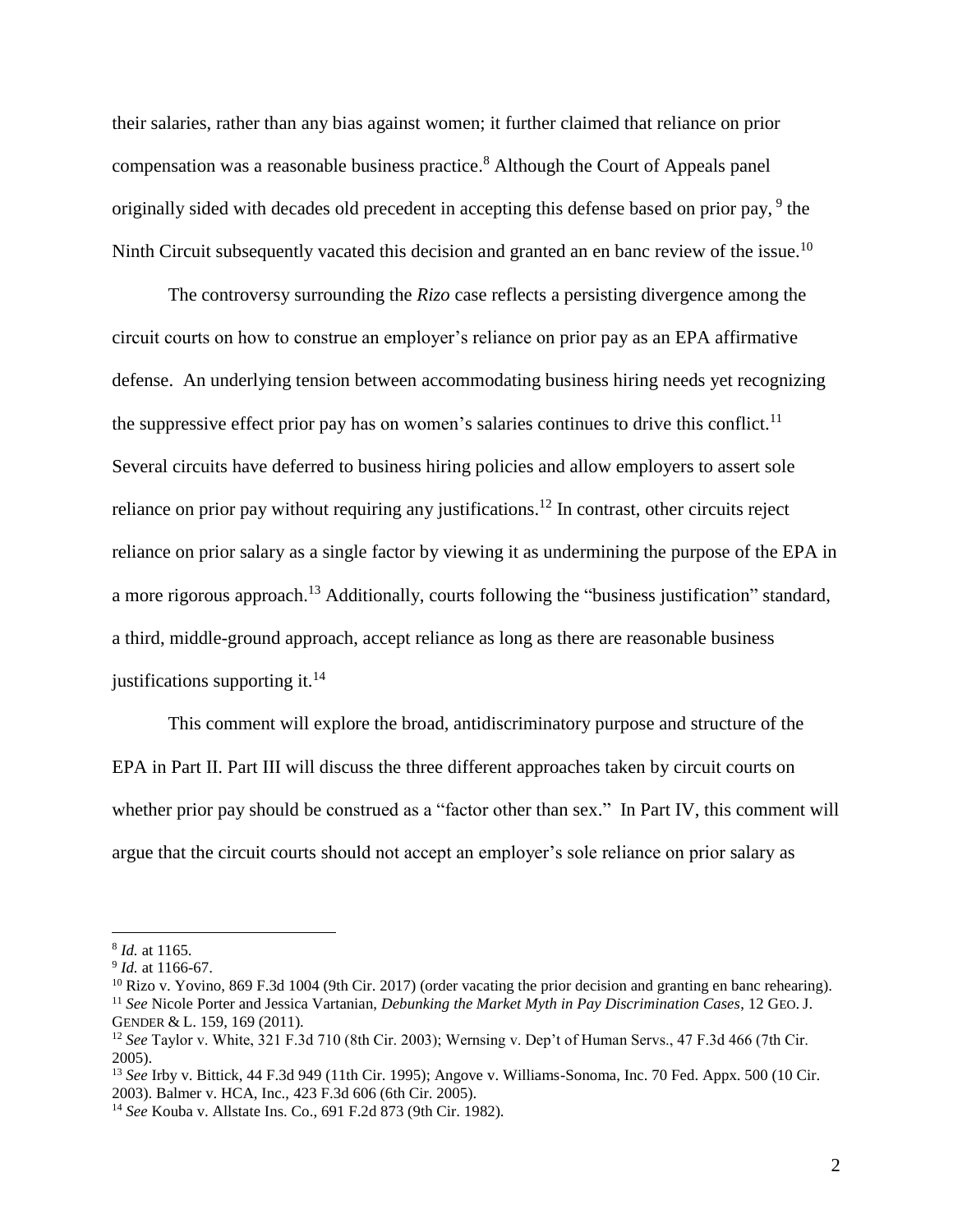satisfying the EPA's fourth affirmative defense. In order to resolve the circuit split and support the EPA's purpose to mitigate this pervasive cycle of wage inequality, the Supreme Court should rule that an employer cannot assert reliance on prior pay alone as a "factor other than sex" defense. To support this argument, this comment will reason that an employer's use of prior salary as a determinative factor in setting wages perpetuates the consistently lower salaries paid on average to female employees. Furthermore, the Ninth Circuit's business justification approach is flawed because, while it claims to accommodate both employees and employers, its adverse effect on pay equality is no different from the even broader approach of the Eighth and Seventh Circuits.

This comment will also argue that, while employers have a valid interest in relying on prior pay to incentivize desirable candidates, this does not excuse the need to place restrictions on prior salary reliance in order to promote wage equality. As the Eleventh and Tenth Circuits have held, prior salary may be properly used to accommodate both employee and employer interests if considered along with other factors, such as experience. If circuits courts across the board refuse to accept an affirmative EPA defense relying solely on prior pay, employers will be forced to rely on more legitimate factors that facilitate progress in wage equality.

## **Part II. The Purpose and Structure of the Equal Pay Act**

In 1963, women, many working at the same jobs as men, earned fifty-nine cents for every dollar paid to a man.<sup>15</sup> In the same year, Congress enacted a sweeping remedy to level the egregious injustice in discriminatory pay through the Equal Pay Act.<sup>16</sup> More recently, women outnumber men in attaining both bachelor's and master's degrees and represent an almost equal

<sup>15</sup> CROSS, *supra* note 5.

<sup>16</sup> *See id.*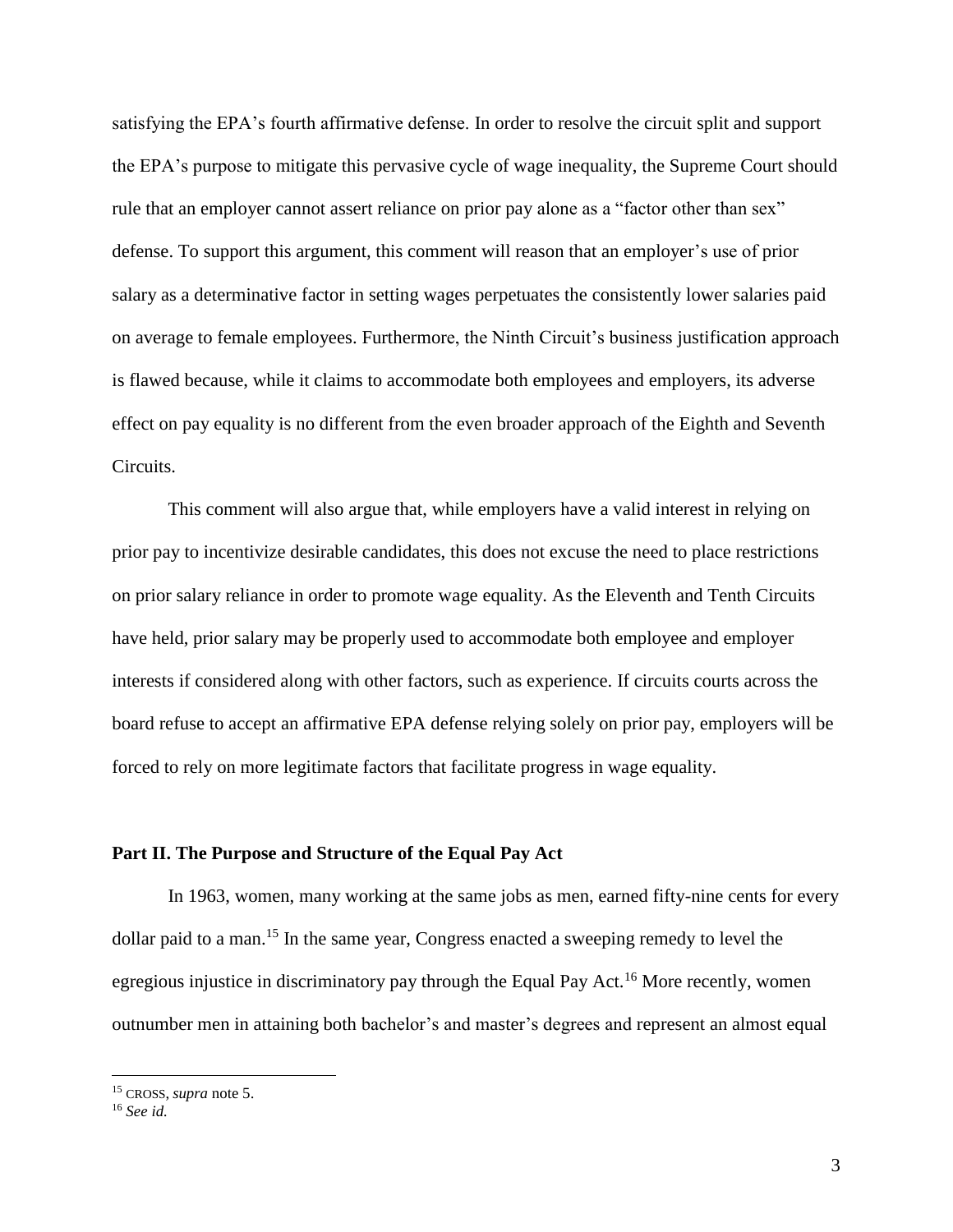percentage of the work force.<sup>17</sup> Yet, after great progress, a substantial pay gap still exists. As of 2017, women were paid eighty cents for every dollar paid to a man.<sup>18</sup> Considering the comparable experience and education both genders now achieve, this disparity in average pay remains an unsolved and pervasive problem that society attempts to repair pursuant to the EPA's purpose.<sup>19</sup>

# *A. The Foundation of the Equal Pay Act*

The Equal Pay Act of 1963 is an amendment to the Fair Labor Standards Act that prohibits an employer from paying an employee less than it pays an employee of the opposite sex to perform "equal work," unless the employer can justify the disparity through one of four statutory defenses.<sup>20</sup> The statute states:

No employer having employees subject to any provisions of this section shall discriminate, within any establishment in which such employees are employed, between employees on the basis of sex by paying wages to employees in such establishment at a rate less than the rate at which he pays wages to employees of the opposite sex in such establishment for equal work on jobs the performance of which requires equal skill, effort, and responsibility, and which are performed under similar working conditions, except where such payment is made pursuant to (i) a seniority system; (ii) a merit system; (iii) a system which measures earnings by quantity or quality of production; or (iv) a differential based on any other factor other than sex: Provided, That an employer who is paying a wage rate differential in violation of this subsection shall not, in order to comply with the provisions of this subsection, reduce the wage rate of any employee.<sup>21</sup>

The EPA's language and legislative history demonstrate Congress's "broadly remedial"

purpose.<sup>22</sup> Congress intended to create a statute which would eradicate the "serious and endemic

<sup>17</sup> *Id*.

<sup>18</sup> Jessica L. Semega & Kayla R. Fontenot, *Income and Poverty in the United States: 2016,* UNITED STATES CENSUS BUREAU, (September 2016), https://www.census.gov/content/dam/Census/library/publications/2017/demo/P60- 259.pdf.

<sup>19</sup> *See* CROSS, *supra* note 5.

 $20$  29 U.S.C §  $206(d)$ .

 $21$  29 U.S.C § 206(d)(1).

<sup>22</sup> Corning Glass Works v. Brennan, 417 U.S. 188, 195 (1974) (citing legislative history).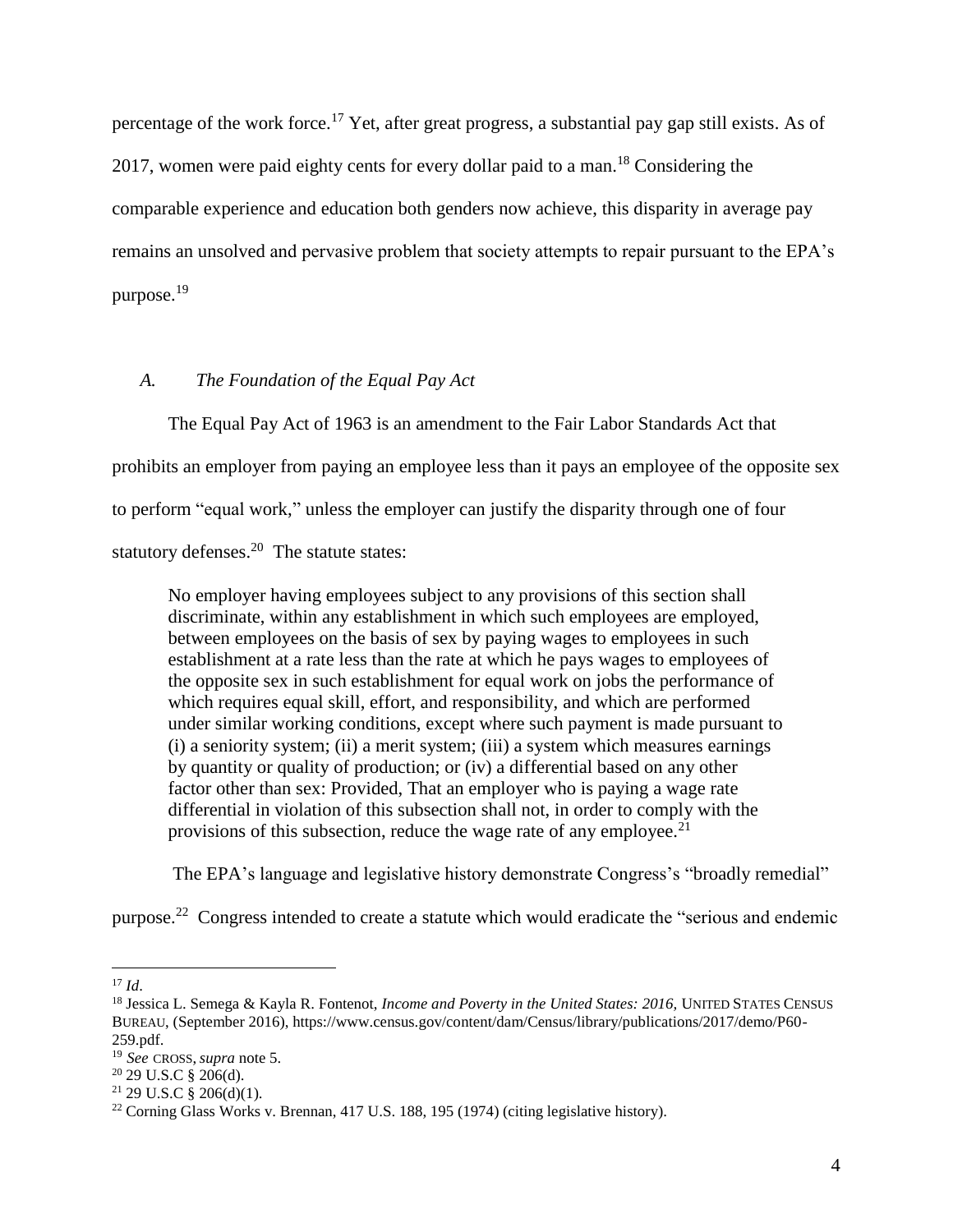problem" of discriminatory pay practices based on gender.<sup>23</sup> In one congressional hearing, a representative emphasized that enacting the statute was a "matter of simple justice to pay a woman the same rate as a man when she is performing the same duties."<sup>24</sup> Furthermore, the congressional hearings show that the bill arose out of women's integral role in the work force and the undeniable injustice in perpetuating pay disparity when women were paying the same taxes, shouldering the same financial responsibilities, and performing the same work as men.<sup>25</sup>

## *B. The Structure of an EPA claim*

To establish a prima facie case of sex discrimination under the EPA, a plaintiff, who is usually female, must show: that her employer has paid higher wages to an employee of the opposite sex and that the employees perform "equal work on jobs the performance of which requires equal skill, effort, and responsibility, and which are performed under similar working conditions." <sup>26</sup> Under this standard, the EPA functions as a strict liability statute because the plaintiff is not required to show that it was her employer's intent to create a wage disparity on the basis of sex.<sup>27</sup> In determining if a plaintiff has satisfied a required showing of equal work, courts have interpreted the "equal pay" standard to be "substantially equal" and have looked to job tasks rather than classifications or titles to make that determination. <sup>28</sup> However, as one scholar has criticized, the EPA has increasingly acted as a glass ceiling to women working in non-

<sup>23</sup> *Id.*

 $24$  109 CONG. REC. 9193 (1963) (statement of Rep. Bolton).

<sup>25</sup> *See* 109 CONG. REC. 9201 (1963) (statement of Rep. Kelly).

 $26$  29 U.S.C § 206(d)(1).

<sup>27</sup> *See* Porter, *supra* note 11.

<sup>28</sup> *See id*.; *see, e.g.,* Horner v. Mary Inst., 613 F.2d 706, 713 (8th Cir. 1980); EEOC v. Maricopa Cnty. Cmty. Coll. Distr., 736 F.2d 510, 513 (9th Cir. 1984).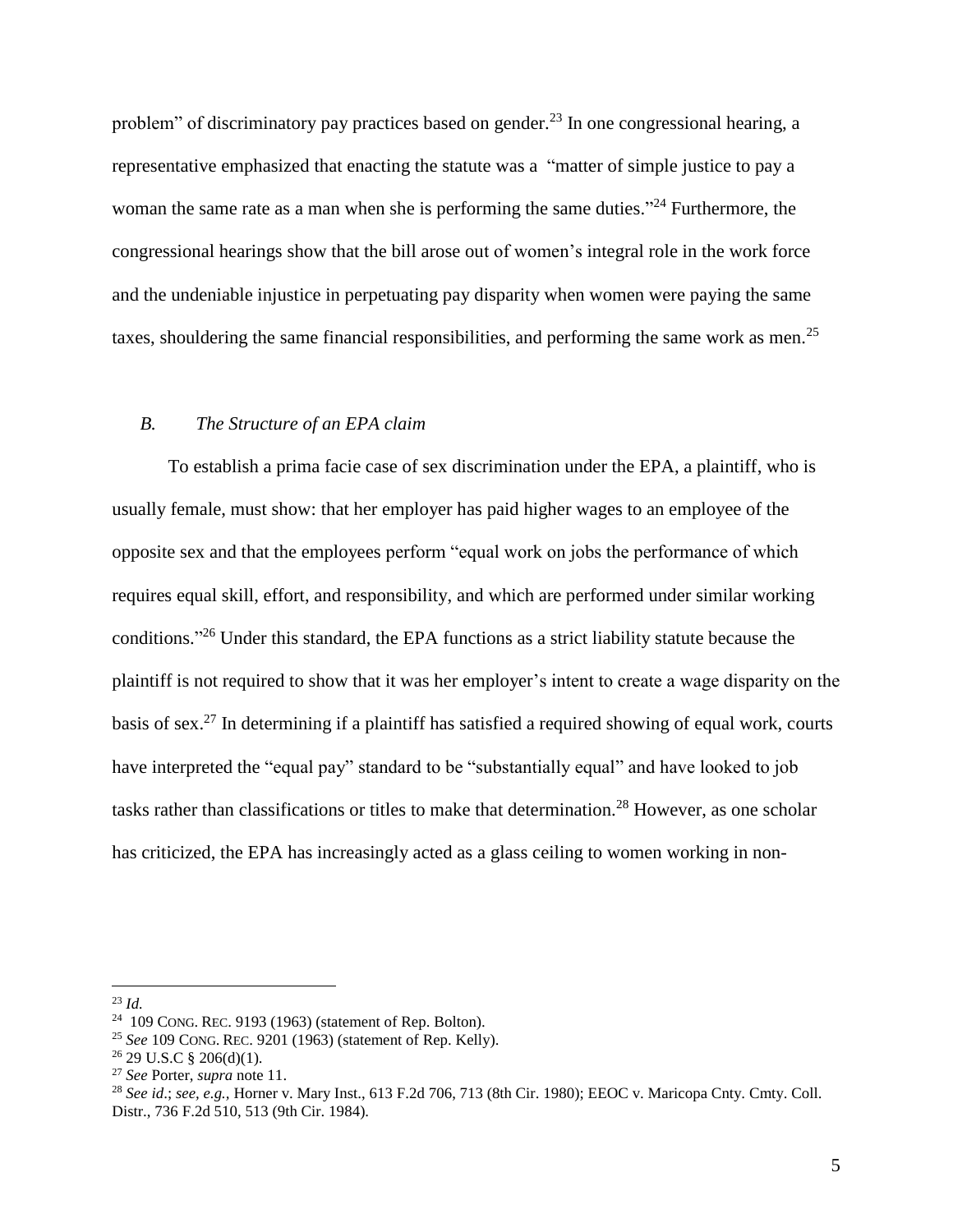standardized or upper-level positions who have faced difficulty in passing the equal work threshold.<sup>29</sup>

If a plaintiff establishes a prima facie case, the burden then shifts to the defendant to prove one of four statutory affirmative defenses or exceptions.<sup>30</sup> Those defenses require an employer to prove that any wage differential is explained by "(i) a seniority system; (ii) a merit system; (iii) a system which measures earnings by quantity or quality of production; or (iv) a differential based on any other factor other than sex."<sup>31</sup>

# *C. The Ambiguous Affirmative Defense of "Factors Other than Sex"*

The fourth affirmative defense, a pay differential based on any "factor other than sex," is susceptible to multiple interpretations. The Supreme Court's reluctance to provide a clear definition of this catch-all phrase has led to a wide variety of interpretations in lower courts.<sup>32</sup> One danger of interpreting the defense broadly is that allowing employers to assert pretextual reasons for pay disparity and possible biased objectives would contradict the purpose of the statute.<sup>33</sup> However, the bigger issue is that, regardless of intent, employers' reliance on factors which continuously set women's salaries lower than men puts a ceiling on women's compensation, and therefore, perpetuates the existing wage gap.  $34$ 

<sup>&</sup>lt;sup>29</sup> Deborah Eisenberg, Shattering the Equal Pay Act's Glass Ceiling, 63 SMU L. REV. 17, 46 (2010) (stating that women who achieve leadership positions in their companies are not adequately protected by the EPA because "courts are more likely to accept that upper-level jobs are not comparable based on employers' blanket claims that work in different departments simply cannot be compared.").

<sup>30</sup> Corning Glass Works, 417 U.S. at 196.

<sup>31</sup> *Id*.; *see* 29 U.S.C § 206(d)(1).

<sup>32</sup> *See* Corning Glass Works, 417 U.S. at 205; Peter Avery, *The Diluted Equal Pay Act: How Was It Broken? How Can It Be Fixed*, 56 RUTGERS L. REV. 849, 854 (2016).

<sup>33</sup> *Id.*

<sup>34</sup> *See* CROSS, *supra* note 5, at 4-5.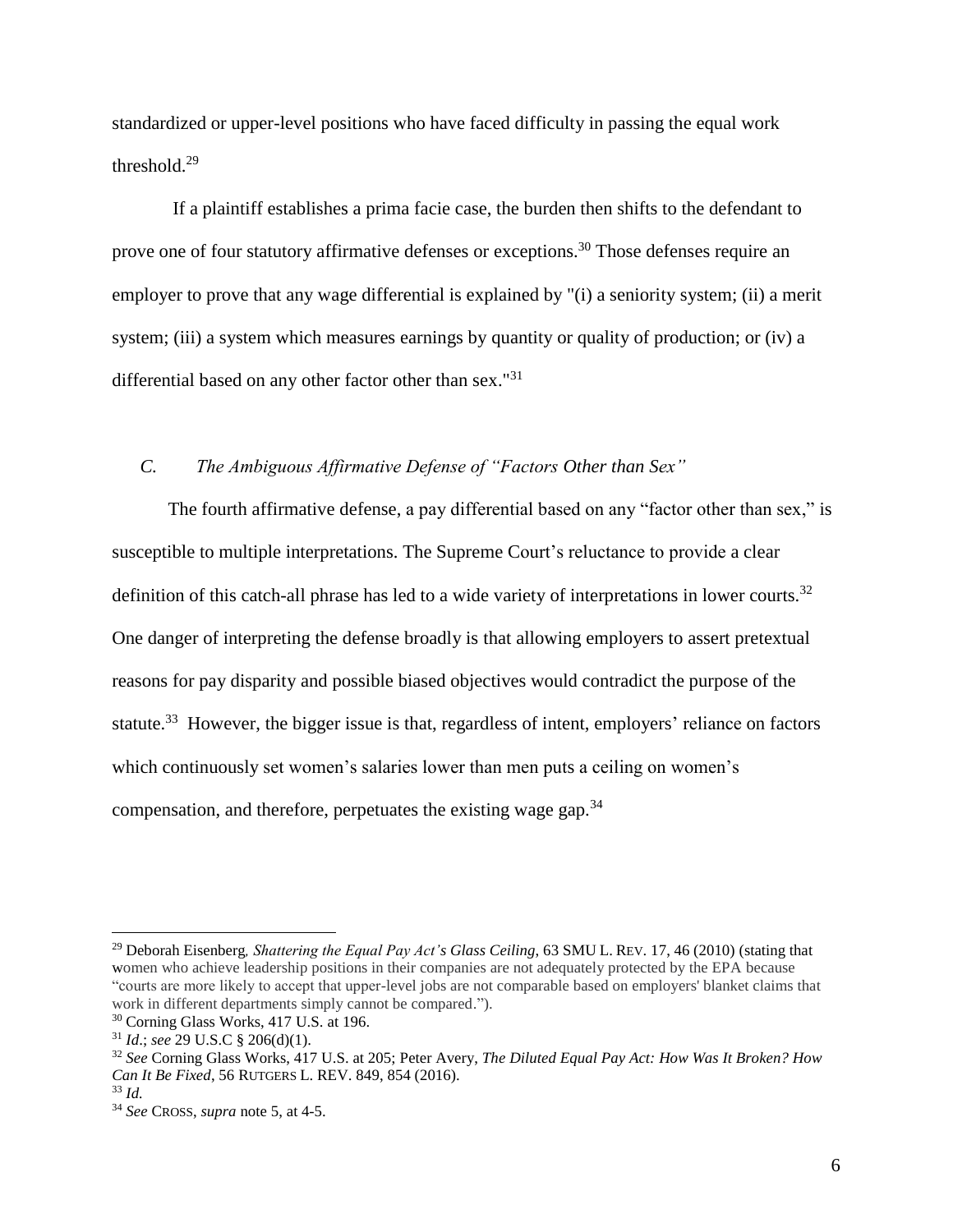Despite over five decades since the EPA's enactment, the Supreme Court has squarely addressed an EPA claim only in *Corning Glass Works v. Brennan*. <sup>35</sup> The case arose when men, who worked as inspectors during a night shift, demanded to be paid more than the women who performed the same tasks while working as inspectors during the day shift.<sup>36</sup> Women were prohibited from working at night by both New York and Pennsylvania law at the time.<sup>37</sup> The women sued, asking for the same rate paid to the males.<sup>38</sup> Since the work itself was equivalent, the only "equal work" issue was whether different shifts rendered the job unequal.<sup>39</sup> The Court held that the female workers met the "equal work" standard required for the prima facie case. $40$ At that point, the employer defended the wage disparity under the fourth affirmative defense.<sup>41</sup> However, the Court held that a wage differential arising "simply because men would not work at the low rates paid [to] women" did not qualify as a "factor other than sex" and was a violation of the EPA because the women were being paid less based on their sex. $42$ 

The Court further discussed the "factors other than sex" defense only four years after *Corning Glass Works* in *City of Los Angeles Department of Water & Power v. Manhart*. <sup>43</sup> This case concerned a Title VII challenge to a company's practice of charging female employees higher pension premiums based on the reasoning that women tended to live longer than men and, therefore, could anticipate more months of retirement benefits.<sup>44</sup> In response to the employer's argument that Title VII excused any pay differential that satisfied the EPA's "factors other than

- <sup>37</sup> *Id*. at 191.
- <sup>38</sup> *Id*. at 194-95. <sup>39</sup> *Id*. at 190.
- <sup>40</sup> *Id*. at 203.
- <sup>41</sup> Corning Glass Works, 417 U.S. at 204-05.
- <sup>42</sup> *Id.* at 205; 207-8.
- <sup>43</sup> 435 U.S 702 (1978).

<sup>35</sup> *See* 417 U.S. at 196.

<sup>36</sup> *Id.* at 191-92.

<sup>44</sup> *Id*.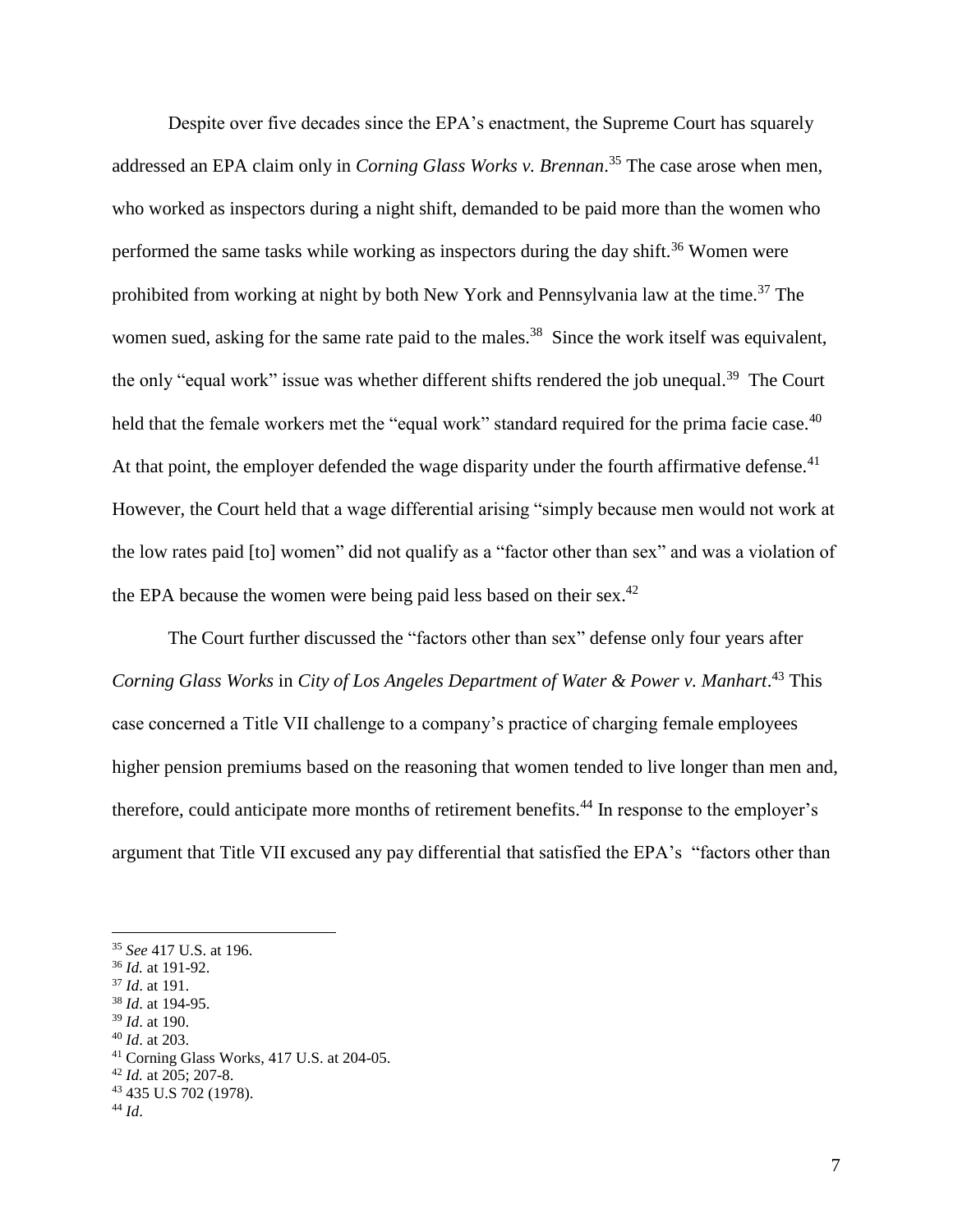sex" defense, the Court explained that the "other than sex" factor could not be based on sex itself. <sup>45</sup> The court also implied that not every business-related factor qualifies under this defense by stating that while "[s]ome amici suggest that the Department's discrimination is justified by business necessity…. there has been no showing that sex distinctions are reasonably necessary to the normal operation of the Department's retirement plan." <sup>46</sup> Therefore, the Court rejected the employer's argument under the reasoning that the differential could not be excused because it was based on sex in the context of longevity.<sup>47</sup>

### **Part III. The Circuit Split on Reliance of Prior Pay**

While the Supreme Court addressed elements of the EPA in *Corning Glass Works*, <sup>48</sup> it has not yet addressed if use of prior pay to set compensation constitutes a "factor other than sex" within the EPA's fourth affirmative defense. As a result, the circuit courts remain sharply divided on the issue of whether an employer may rely on prior pay alone as a justification for wage disparity in an EPA claim.

In a broad interpretation of the statute, the Eighth and Seventh Circuits have determined that prior pay alone can stand as a "factor other than sex" defense without requiring an evaluation of reasonableness or a business justification for the employer's reliance on it.<sup>49</sup> The business justification standard, a middle-ground approach adopted by the Ninth Circuit, permits reliance on prior salary alone as a "factor other than sex," but only if it the employer can assert reasonable business justifications for utilizing it.<sup>50</sup> In the strictest approach to the EPA defense,

<sup>45</sup> *Id.* at 712.

<sup>46</sup> *Id.* at 716. n.30.

<sup>47</sup> *Id.* at 712-15.

<sup>48</sup> 417 U.S. at 208.

<sup>49</sup> *See* Taylor, 321 F.3d at 710; Wernsing, 47 F.3d at 466.

<sup>50</sup> *See* Kouba, 691 F.2d at 873.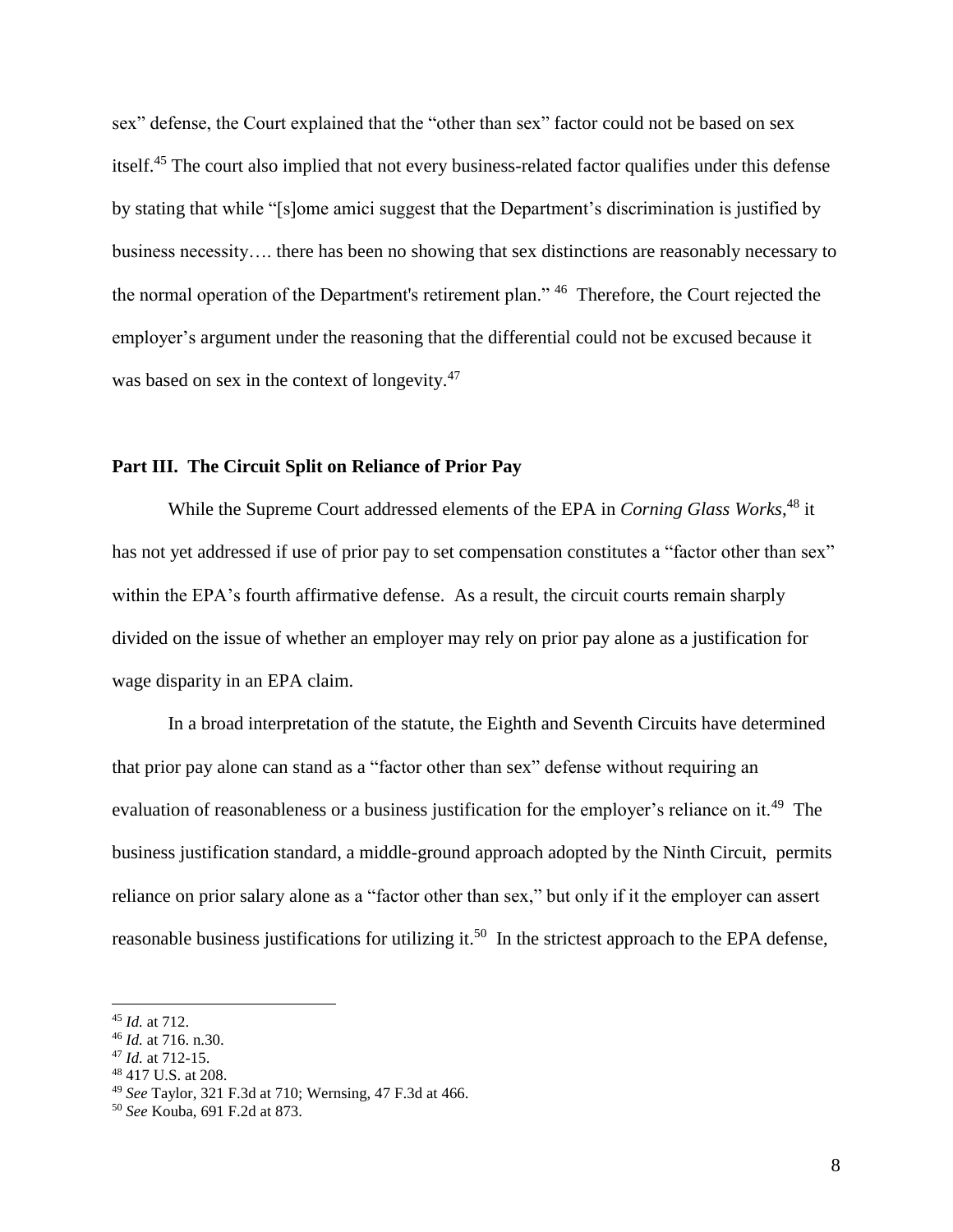the Eleventh, Tenth, and Sixth Circuits have recognized that multiple factors including prior pay may be relied on together, but prior pay alone cannot be used as a justification.<sup>51</sup> The three different approaches taken by the circuit courts reflect the tension between deferring to an employer's need to control hiring practices and safeguarding women's wages from the problematic influence of prior pay.<sup>52</sup>

#### *A. The Broad Acceptance Standard – The Seventh and Eighth Circuits*

In *Dey v. Colt Const. & Development Co*, the Seventh Circuit encapsulated its enduring view of prior pay by interpreting the EPA's fourth affirmative defense as a "broad catch-all exception that embraces an almost limitless number of factors, as long as they don't involve sex."<sup>53</sup> This reasoning was later referenced in *Wernsing v. Department of Human Services,* where the Seventh Circuit explicitly held that "prior wages are a 'factor other than sex."<sup>54</sup>

The plaintiff in *Wernsing* alleged that her male co-worker received a disparate starting monthly salary for substantially similar work and claimed that the defendant's policy was discriminatory against women.<sup>55</sup> The defendant's company policy was to "give lateral entrants a salary at least equal to what they had been earning previously."<sup>56</sup> Granting summary judgment to the employer, who argued that prior salary was a defense under the "any other factor" prong, the court reasoned that a plaintiff must "establis[h] by evidence rather that assum[e]" that prior

<sup>51</sup> *See* Irby, 44 F.3d at 949; Angove, 70 F. App'x. at 500; Balmer, 423 F.3d at 606.

<sup>52</sup> *Id.*

<sup>53</sup> 28 F.3d 1446, 1462 (7th Cir. 1994).

<sup>54</sup> 47 F.3d at 468; *see* Lauderdale v. Ill. Dep't of Human Servs., 210 F. Supp. 3d 1012, 1019 (C.D. Ill. 2016) (finding prior pay a sufficient affirmative defense when it is bona fide and not discriminatorily applied, regardless of whether business-related).

<sup>55</sup> Wernsing, 47 F.3d at 467.

<sup>56</sup> *Id.*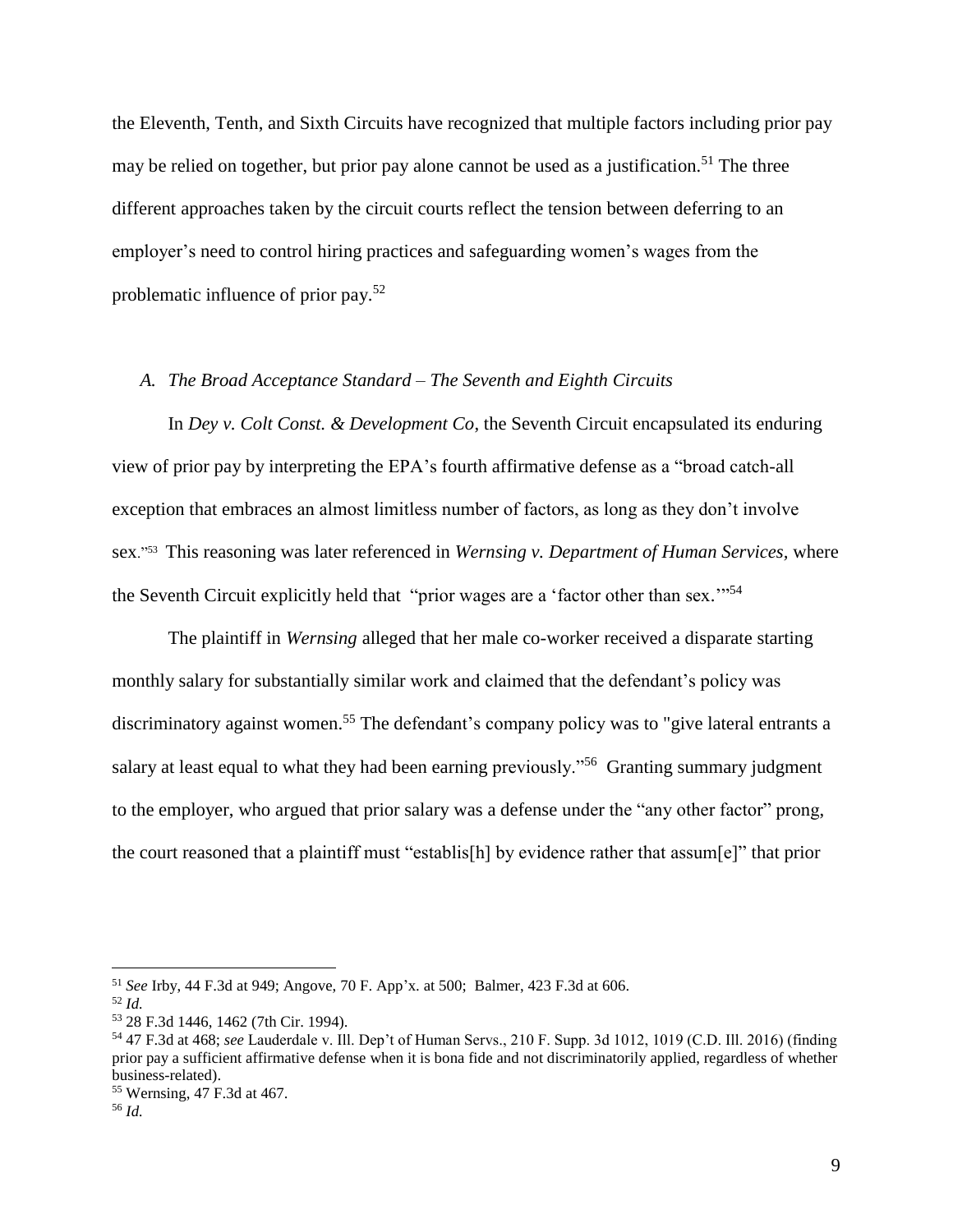wages were discriminatory.<sup>57</sup> Here, plaintiff did not offer evidence.<sup>58</sup> While the court acknowledged that "wage patterns in some lines of work can be discriminatory," the court suggested that such claims require support, such as expert evidence or references to economic literature. 59

The Seventh Circuit also voiced criticism of courts, such as those of the Ninth Circuit, that impose a business-related requirement for injecting an employer's own set of acceptable business practices, which the Court interpreted as not authorized by the text of the Equal Pay Act.<sup>60</sup> The Court explained, "[t]he statute asks whether the employer has a reason other than sex – not whether it has a 'good' reason."<sup>61</sup> A direct target for the Seventh Circuit's criticism is the Ninth Circuit's *Kouba* decision, a case that was the origin for the "acceptable business reason" requirement.<sup>62</sup> The Seventh Circuit claimed that the business justification approach was flawed because it treated an EPA claim like a disparate impact theory under Title VII.<sup>63</sup> In its reasoning, the court noted that a disparate-impact theory under Title VII requires an employer to provide a strong reason, such as a business necessity, to defend an allegedly adverse, employment practice.<sup>64</sup> The court found that the Ninth Circuit's requirement of a business justification under the EPA was inconsistent because the EPA does not have a disparate-impact component and,

<sup>57</sup> *Id.* at 470-71.

<sup>58</sup> *Id.*

<sup>59</sup> *Id.* at 470.

<sup>60</sup> *See id.* at 468-70.

<sup>61</sup> Wernsing, 47 F.3d at 468; *accord* Taylor, 321 F.3d at 719 (8th Cir. 2003) (finding the wisdom or reasonableness of the defense to be irrelevant).

<sup>62</sup> *See* Kouba v. Allstate Ins. Co., 691 F.2d 873 (9th Cir. 1982).

<sup>63</sup> Wernsing, 47 F.3d at 469. ("The Ninth Circuit proceeded as if the Equal Pay Act worked like the disparate-impact theory under Title VII: if the plaintiff shows that an employment practice adversely affects protected workers as a group, then the employer must provide a strong reason ("business necessity") for the practice.") <sup>64</sup> *Id.*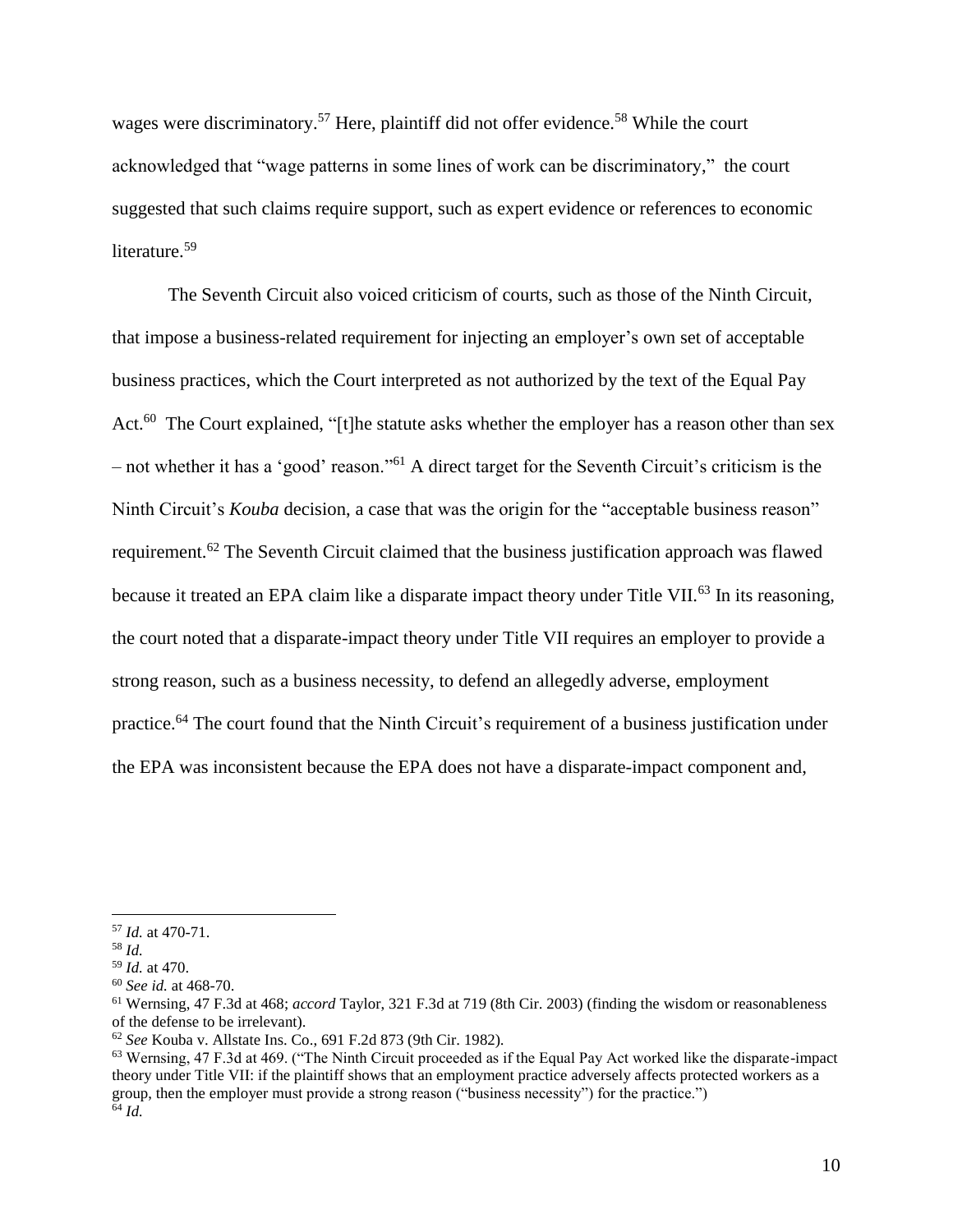thus, does not require the employer to provide such a defense for an exclusively disparatetreatment clam."<sup>65</sup>

The Eighth Circuit similarly emphasized that prior pay can be sufficient by itself as a sexneutral factor in an employer's EPA defense, which the circuit justified in terms of the employer's interest in preserving business autonomy. <sup>66</sup> In *Taylor v. White,* the Eighth Circuit upheld a subjective salary retention policy that allowed some higher-paid employees to retain their pay when assigned lower pay-grade jobs.<sup>67</sup> The court refused to conduct a reasonableness inquiry or require the employers to provide a business-related justification for using prior pay, while stating that the court is not part of a "super personnel department" and "do[es] not review the wisdom of an employer's chosen means to accomplish its goals."<sup>68</sup>

Although the court noted the importance of a careful review of the record for intentional discrimination, the court limited review of prior pay to only evidence that would contradict the employer's assertions of gender-neutrality.<sup>69</sup> Moreover, the Eighth Circuit highlighted its deference to employer practices by noting that refraining from further evaluation of an employer's salary policy "preserves the business freedoms Congress intended to protect when it adopted the catch-all 'factor other than sex' affirmative defense."<sup>70</sup>

#### *B. A Tougher Scrutiny Standard – The Eleventh, Tenth, and Sixth Circuits*

In contrast, the Eleventh, Tenth, and Sixth Circuits have shared the view of the Equal Employment Opportunity Commission ("EEOC") in finding unequivocally that prior salary

<sup>65</sup> *Id.*

<sup>66</sup> *See* Taylor, 321 F.3d at 723.

<sup>67</sup> *Id.*

<sup>68</sup> *Id.* at 719.

<sup>69</sup> *See id.; see also* Price v. N. States Power Co., 664 F.3d 1186, 1193 (8th Cir. 2011) (finding that the affirmative defense of a "factor other than sex" is facially broad and may include red circling policies). <sup>70</sup> Taylor, 321 F.3d at 720.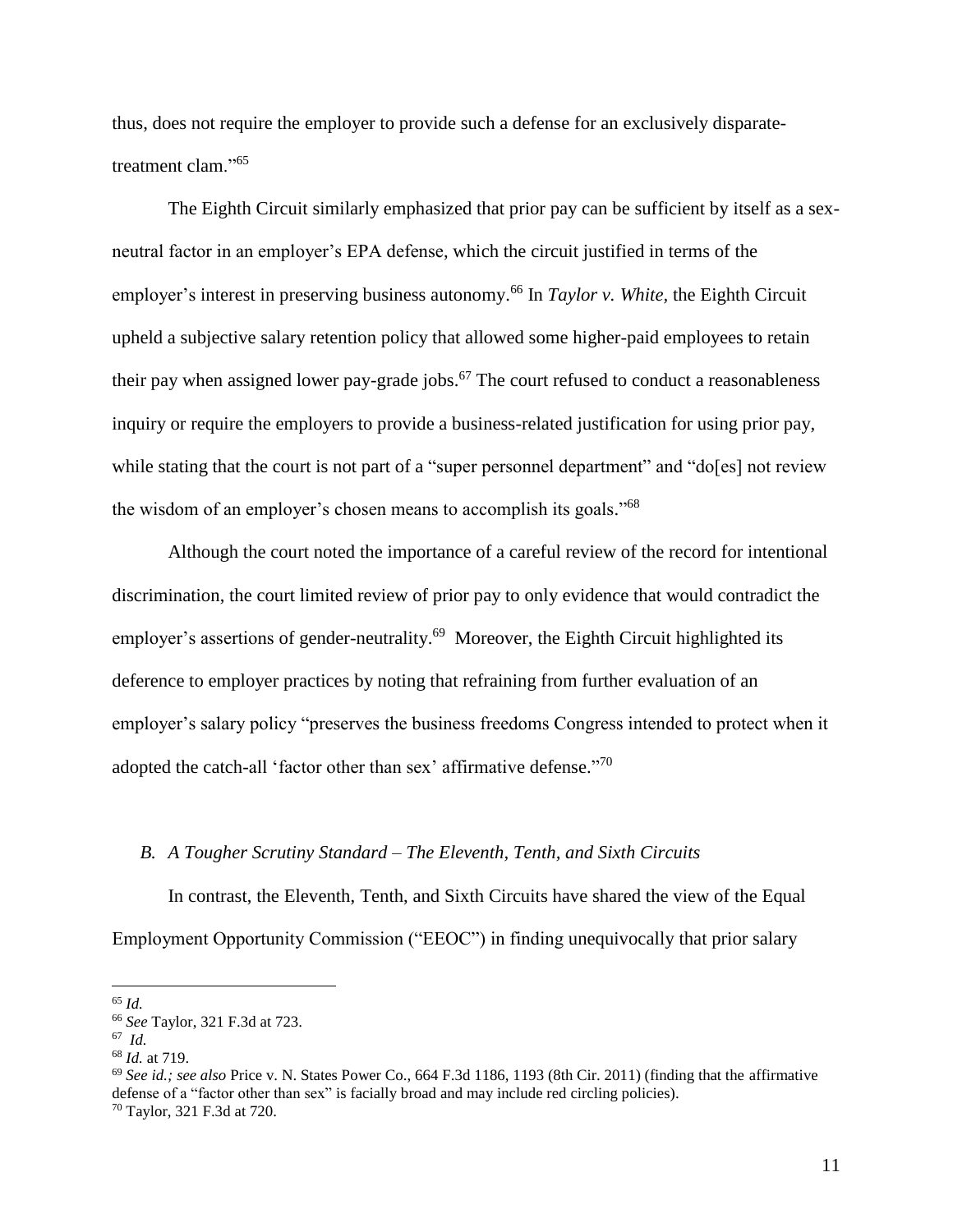alone cannot constitute a "factor other than sex" due to the pervasive risk of prior salaries reflecting sex-based compensation discrimination.<sup>71</sup>

In *Irby v. Bittick*, the Eleventh Circuit held that an employer cannot use "prior salary alone to justify pay disparity," but it acknowledged that prior pay when coupled with other legitimate factors, such as experience, can form a valid EPA defense.<sup>72</sup> The Eleventh Circuit has recognized an individual's experience, training, and ability to constitute adequate justifications for pay disparity that can be considered together with prior pay. <sup>73</sup> Applying this principle, *Irby* affirmed summary judgement in favor of the defendant because the employer showed that prior pay was considered in conjunction with the unique, longer experience of the male employees hired as investigators.<sup>74</sup> The Eleventh Circuit reasoned that this limitation on use of prior pay was necessary to prevent the central purpose of the EPA from being "swallowed up."<sup>75</sup> In an earlier case, *Price v. Lockheed*, the Eleventh Circuit's exacting view was made explicit from the beginning: to accept that "prior salary alone is a per se factor other than sex would require this court to contravene Congress' intent and perpetuate the traditionally unequal salaries paid to women for equal work."<sup>76</sup>

The Tenth Circuit joined the Eleventh in taking a firm position that restricts the use of prior salary as a justification for pay disparity, while similarly qualifying the limitation to be only

<sup>71</sup> *See* Ida Castro, *EEOC New Compliance Manual § 10-Iv.E.1,* U.S. EQUAL EMP'T OPPORTUNITY COMM'N (2000), [http://www.eeoc.gov/policy/docs/compensation.html.](http://www.eeoc.gov/policy/docs/compensation.html)

<sup>72</sup> 44 F.3d at 955-56. *See* Glenn v. Gen Motors Corp. 841 F.2d 1567 (11th Cir. 1988) (rejecting a facially genderneutral standard and finding a retention policy alone to be an insufficient defense); *see also* Lima v. Fla. Dep't of Children & Families, 627 Fed. Appx 782 (11th Cir. 2015).

<sup>73</sup> *See* Irby, 44 F.3d*.* at 955; Glenn, 841 F.2d at 1571.

<sup>74</sup> Irby, 44 F.3d at 957.

<sup>75</sup> *Id.* (citing Irby v. Bittick, 830 F. Supp. 632, 636 (M.D.Ga. 1993)) (stating that "[i]f prior salary alone were a justification, the exception would swallow up the rule and inequality in pay among genders would be perpetuated"). <sup>76</sup> Price v. Lockheed Space Operations Co., 856 F.2d 1503, 1506 (11th Cir. 1988).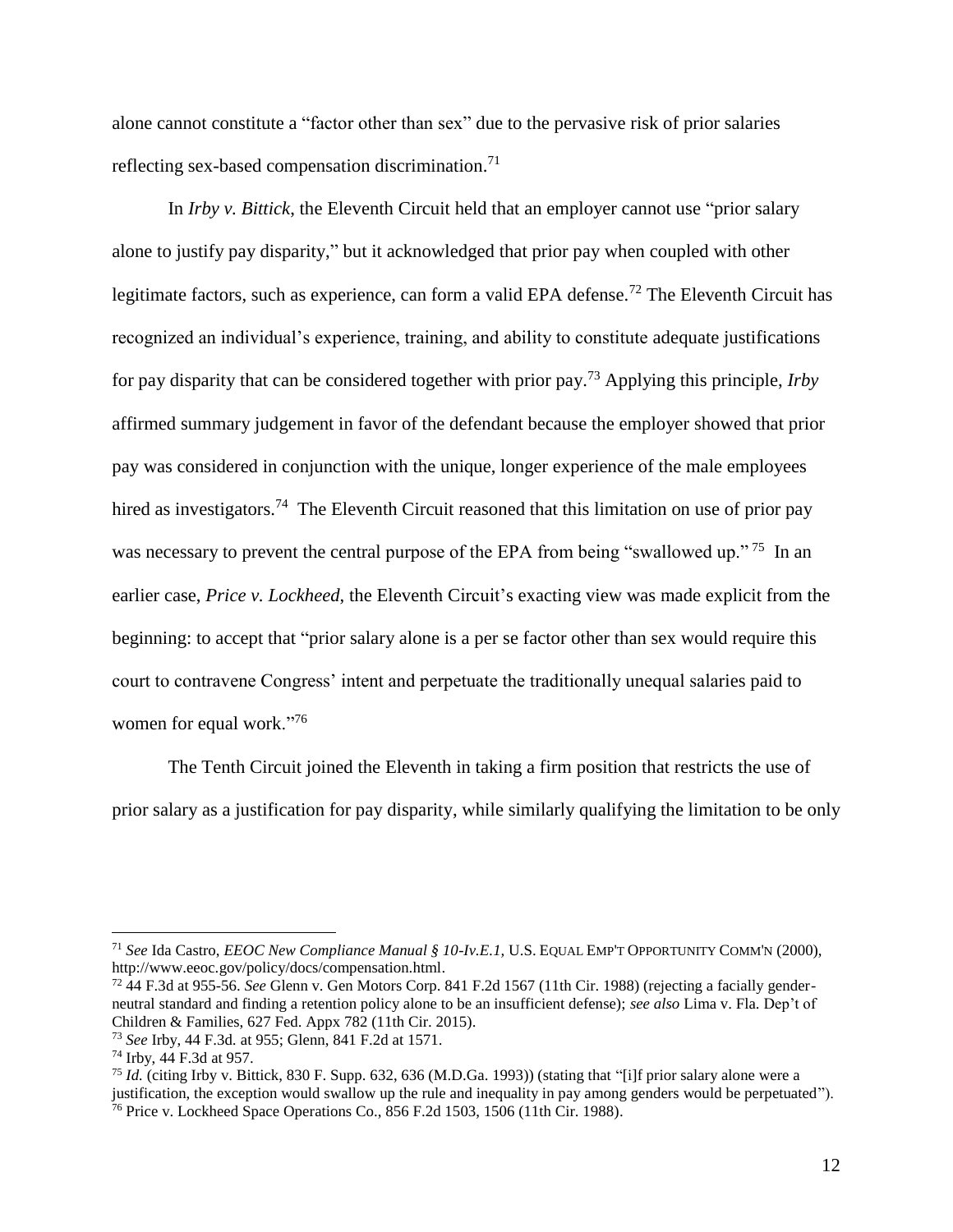that of *sole* use of prior pay.<sup>77</sup> In *Angove v. Williams-Sonoma, Inc*., the court allowed a defendant to successfully raise an affirmative defense under the EPA where the justification asserted for pay disparity was that one employee had significantly more retail experience than the other.<sup>78</sup> The Eleventh Circuit explained that it would accept an EPA defense "where an employer sets a new employee's salary based upon that employee's previous salary and qualifications and experience the employee brings."<sup>79</sup> Therefore, the Tenth Circuit, like the Eleventh Circuit allows prior pay to be used only along with other factors that are grounded in the employee's actual experience and skills in order to prevent reliance on a distorted and possibly biased number.<sup>80</sup>

In accord with the Eleventh and Tenth Circuits, the Sixth Circuit also allows consideration of an employee's prior salary as long as the employer is not depending only on this number as a justification for pay disparity.<sup>81</sup> The Sixth Circuit has further expounded on what it will accept as legitimate factors allowed under the "factor other than sex" defense.<sup>82</sup> In *Balmer v. HCA, Inc*., the court held that a pay disparity between a woman and her male colleague was justified because the higher-paid male had negotiated a higher salary and, "most importantly, the ultimate decision maker [used by the employer] determined that [the male employee] had greater relevant industry experience than [the] Plaintiff."<sup>83</sup> The Sixth Circuit has also accepted union membership as a legitimate "factor other than sex."<sup>84</sup> *In Perkins v. Rock-Tenn Services, Inc*., the court accepted a justification for a pay differential that was based on a combination of the male

<sup>77</sup> Angove, 70 Fed. Appx. at 500; *see* Riser v. QEP Energy, 776 F.3d 1191, 1199 (10th Cir. 2015) (finding that a 31% disparity between a male and female employees' salaries could not be justified simply by prior salary).

<sup>78</sup> 70 Fed. Appx. at 508.

<sup>79</sup> *Id*. at 612.

<sup>80</sup> *See id.*

<sup>81</sup> Balmer v. HCA*,* Inc., 423 F.3d 606 (6th Cir. 2005).

<sup>82</sup> *Id*. at 612-13.

<sup>83</sup> *Id*. at 613.

<sup>84</sup> *See* Perkins v. Rock-Tenn Servs., Inc., No. 6-1798, 2017 U.S. App. LEXIS 1172 at \*11-12 (6th Cir. June 30, 2017).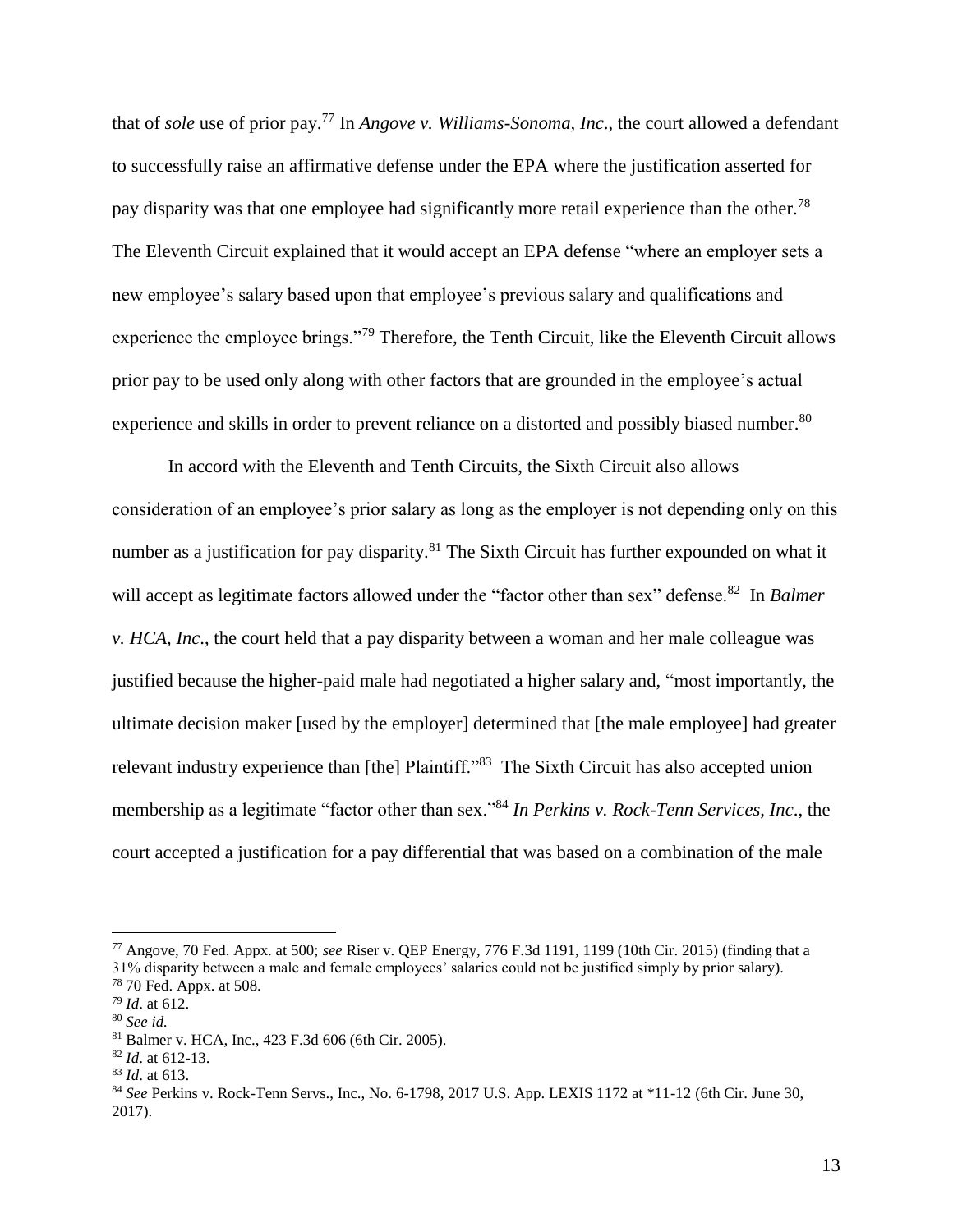employee's prior salary, length of experience, and union membership, which helped facilitate negotiations for a higher salary than the plaintiff-colleague.<sup>85</sup>

While the employees tended to lose even under this test, the Eleventh, Tenth, and Sixth Circuits at least represent a more critical evaluation of what an employer may assert as a justification for pay disparity.<sup>86</sup> In doing so, these circuits highlight the underlying risk of discrimination behind a seemingly neutral factor like prior pay, which may go overlooked by courts enacting broader, more lenient standards on the "factor other than sex" defense.

#### *C. The Business Justification Standard – The Ninth Circuit*

As a middle ground approach, the business justification approach permits reliance on prior salary alone as a "factor other than sex," but only if the employer can assert reasonable business justifications for utilizing it.<sup>87</sup> In *Kouba v. Allstate Insurance Company*, the Ninth Circuit originated the "acceptable business reason" requirement. <sup>88</sup> The court held that reliance on prior salary should not be rejected as a "factor other than sex" per se; rather, the employer is required to demonstrate that the reliance on past salary is used to "effectuate some business policy" and the "employer must use the factor reasonably in light of the employer's stated purpose as well as its other practices."<sup>89</sup> Applying its new standard, the court reversed and remanded the district court's grant of summary judgement against the defendant, Allstate, in

<sup>85</sup> *Id.*

<sup>86</sup> *See* Brake, Deborah L., *Reviving Paycheck Fairness: Why and How the Factor-Other-Than-Sex Defense Matters*, 52 IDAHO L. REV. 889, 898 (2016).

<sup>87</sup> *See* Kouba, 691 F.2d at 873.

<sup>88</sup> *Id.*

<sup>89</sup> *Id*. at 876-77. ("R]elevant considerations in evaluating reasonableness [of considering prior salary in setting wages] include (1) whether employer also uses other available predictors of the new employee's performance, (2) whether the employer attributes less significance to prior salary once the employee has proven himself or herself on the job, and (3) whether the employer relies more heavily on salary when the prior job resembles [the new job].").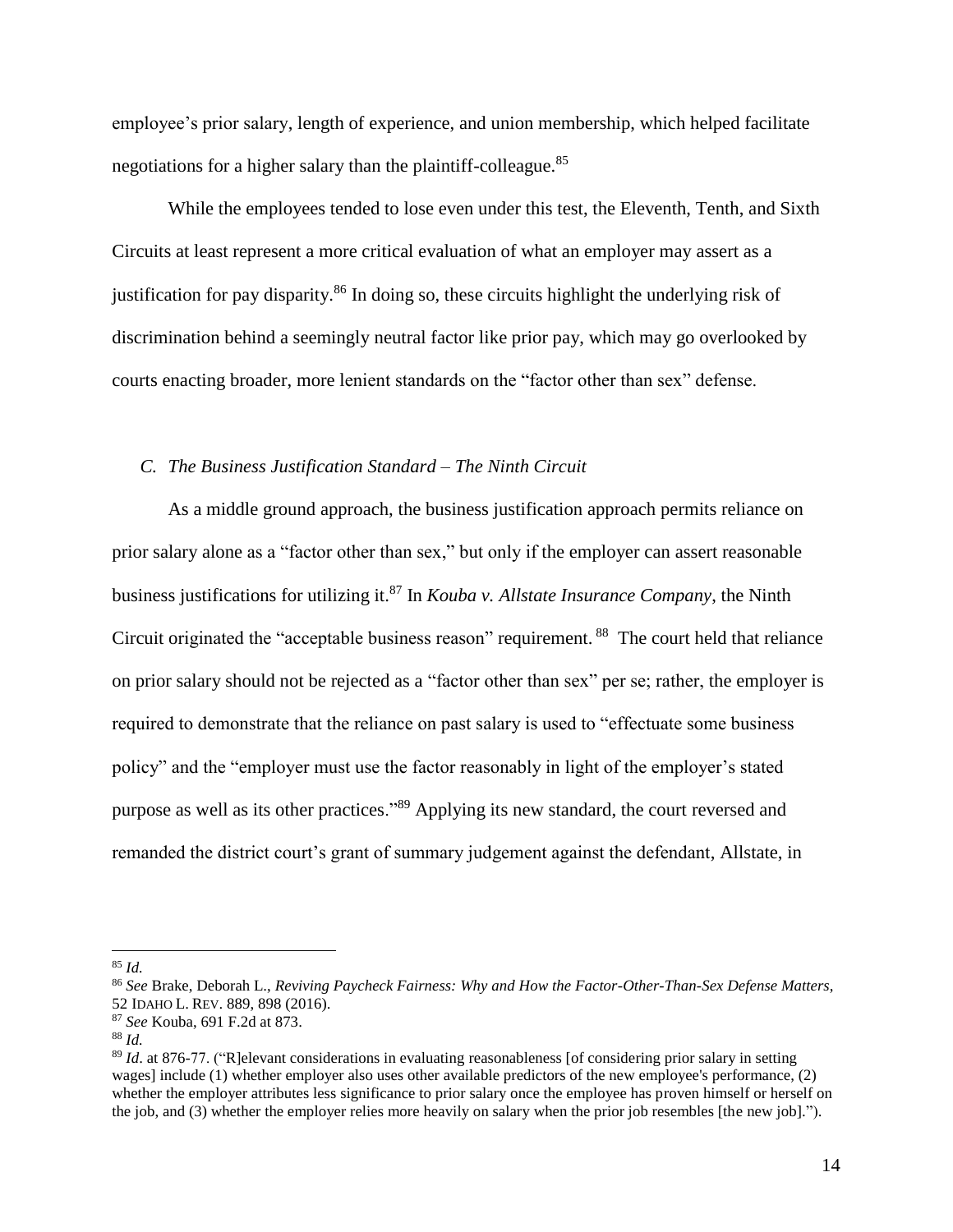order to determine if it could provide a reasonable business justification for its reliance on prior pay for a female sales agent's salary.<sup>90</sup>

In sharp contrast with the Seventh and Eighth Circuits' approach, the Ninth Circuit has asserted that applying only a facially neutral test to a "factor other than sex" would be "manifestly incompatible with the [Equal Pay] Act's purpose" because "an employer could easily manipulate factors having a close correlation to gender as a guise to pay female employees discriminatorily low salaries." <sup>91</sup> However, in *Kouba*, the Ninth Circuit admitted the limits of its own approach by recognizing that even with a business-related requirement, an employer might easily assert a business justification as a pretext for a discriminatory purpose.<sup>92</sup> Furthermore, the court recognized that the likelihood of a business justification being used for discriminatory objectives is especially significant with "a factor like prior salary which can easily be used to capitalize on the unfairly low salaries historically paid to women."<sup>93</sup> To rationalize the use of the business justification approach, the Ninth Circuit explained that "the ability of courts to protect against such abuse is somewhat limited," and, therefore, the court deemed this to be the best, most "pragmatic" approach to protect against abuse yet accommodate employer discretion.<sup>94</sup>

After the business justification standard in *Kouba* was established in 1982, the approach has been integrated into a number of other courts in decades since.<sup>95</sup> While the Sixth Circuit rejects the notion that prior pay can be relied on alone,<sup>96</sup> it takes a similar view to the Ninth

<sup>90</sup> *Id*. at 878.

<sup>91</sup> *Id*. at 876. *See also* Aldrich v. Randolph Cent. Sch. Dist., 963 F.2d 520, 524-25 (2d Cir. 1992) (holding that congressional intent supports the approach that a "factor other than sex" must be business-related and not solely based on gender-neutrality).

<sup>92</sup> Kouba, 691 F.2d at 876.

<sup>93</sup> *Id*.

<sup>94</sup> *Id.*

<sup>95</sup> *See* Rizo v. Yovino, 854 F.3d 1161 (9th Cir. 2017); Aldrich, 963 F.2d at 524.

<sup>96</sup> *See* Balmer, 423 F.3d at 612.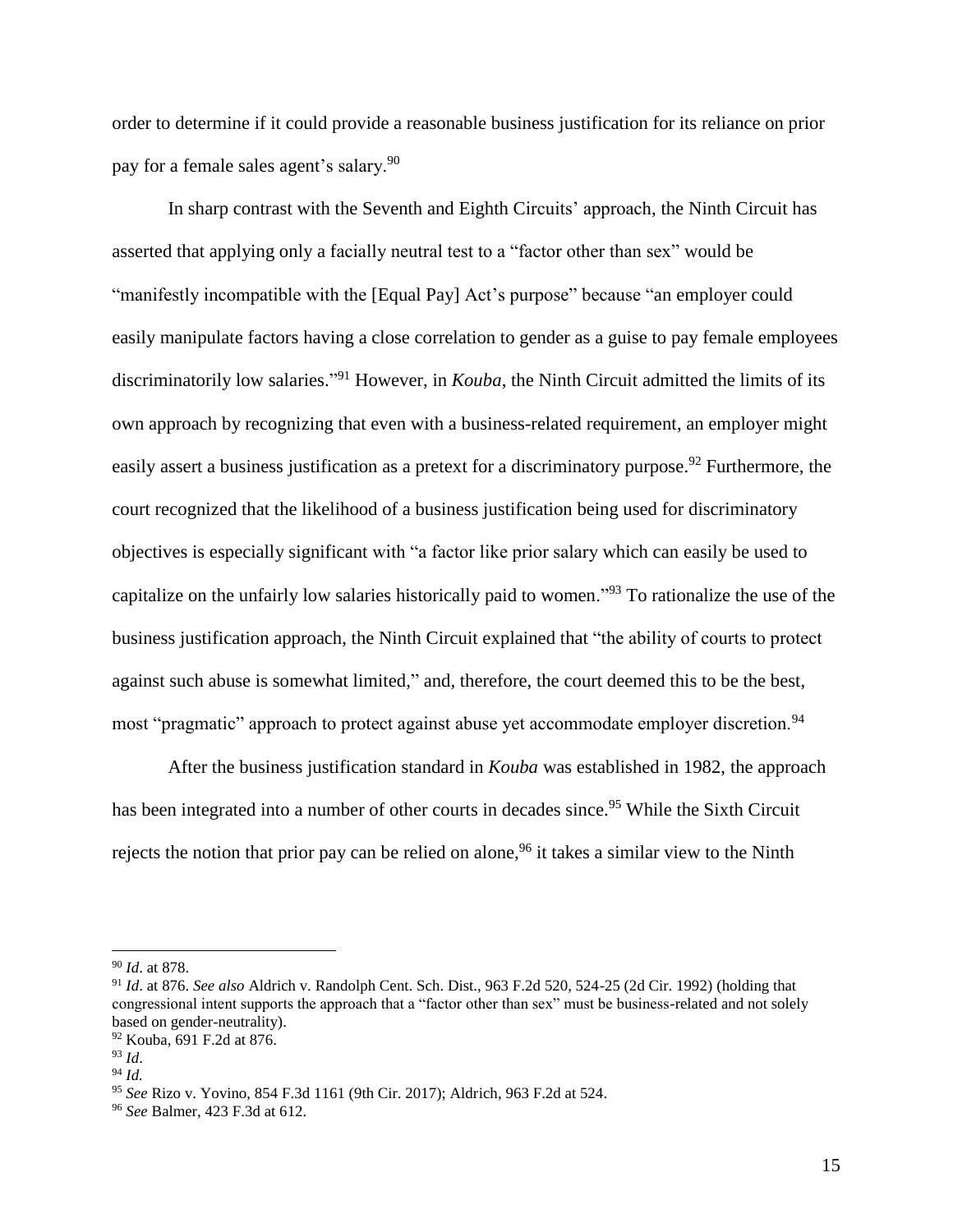Circuit on the concept that the fourth affirmative defense does "not include literally *any* other factor, but a factor that, at a minimum, was adopted for a legitimate business reason."<sup>97</sup>

Within the Ninth Circuit, the *Rizo v. Yovino* decision has reignited the debate as to the appropriate rule.<sup>98</sup> A panel of the court originally reaffirmed the *Kouba* precedent, but the en banc court vacated that decision and is posed to address the question afresh*.* <sup>99</sup> Therefore, the Circuit's business-related standard appears to be in doubt.

In *Rizo*, the plaintiff was a math teacher who found out after being hired that she was making a lower salary than men who were in comparable positions with similar experience at her school.<sup>100</sup> The defendant, the County School District, gave business justifications for its defense of a prior pay policy that created the wage differential: the policy  $(1)$  is objective,  $(2)$  encourages candidates to leave other jobs because candidates will always receive a five percent pay increase over their prior salary, (3) prevents favoritism, and (4) is a judicious use of taxpayer dollars.<sup>101</sup>

The Ninth Circuit Court of Appeals panel viewed itself as bound by its long-standing *Kouba* precedent in holding that the County's justifications effectuated a business policy that was reasonable.<sup>102</sup> In response to the approach that prior pay cannot be a sole factor, the court reasoned that it "could not understand how the employer's consideration of other factors would prevent the perpetuation of existing pay disparities if…prior salary is the only factor that causes

<sup>97</sup> EEOC v. J.C. Penney Co., Inc., 843 F.2d 249, 253 (6th Cir. 1988); *see* Balmer, 423 F.3 at 612.

<sup>98</sup> *See* Terry Carter, *Employers Can Pay Women Less Than Men Based on Salary Histories, 9th Circuit Rules*, ABA JOURNAL (April 27. 2017, 2:15PM),

http://www.abajournal.com/news/article/woman\_employee\_pay\_past\_salary\_9th\_circuiit.

<sup>99</sup> *See* Rizo, 869 F.3d 1004 (9th Cir. 2017) (order vacating judgment and granting en banc review).

<sup>100</sup> Rizo, 854 F.3d at 1163-64.

<sup>101</sup> *Id*. at 1165.

<sup>102</sup> *Id.* at 1167.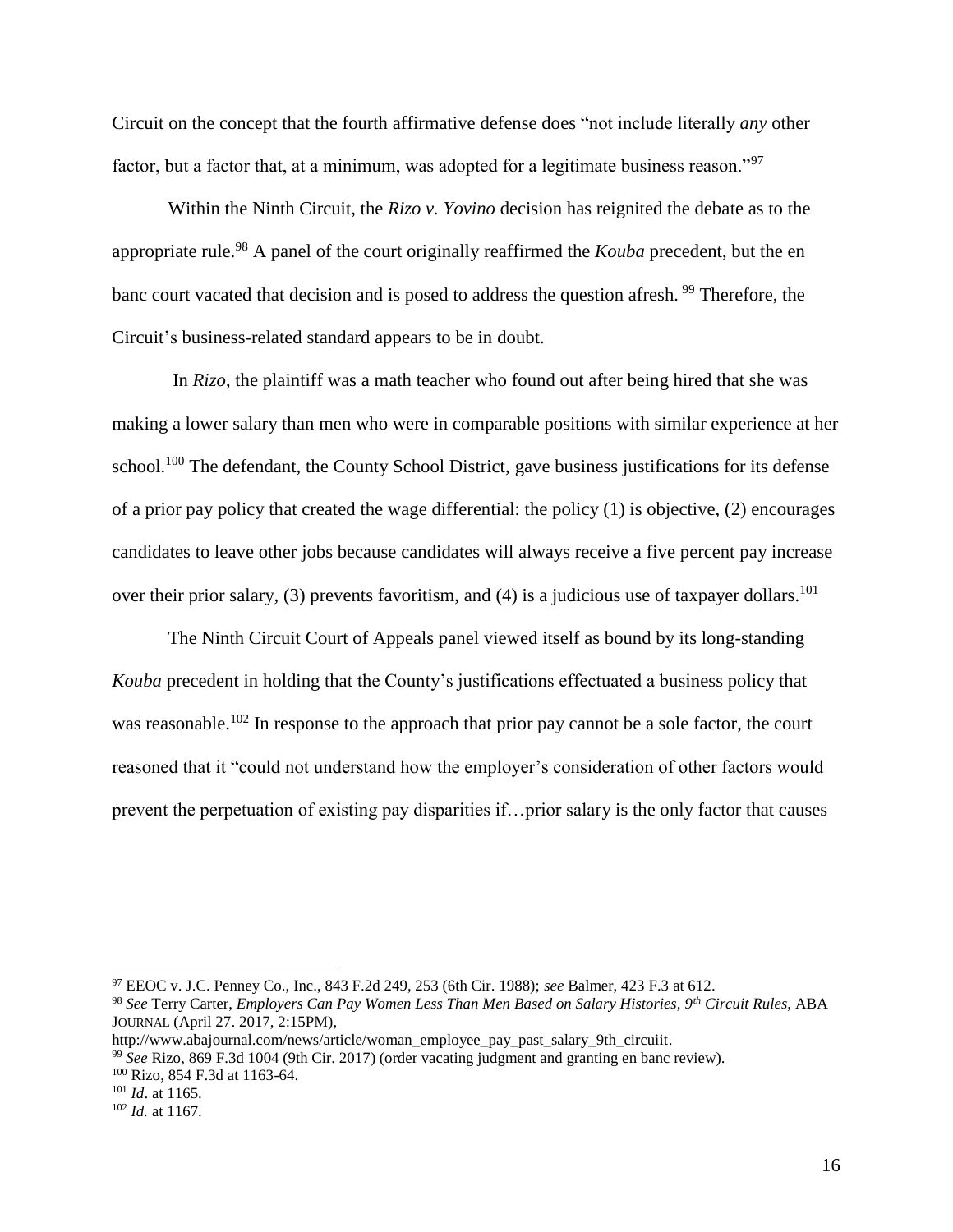the current disparity."<sup>103</sup> En banc review, <sup>104</sup> however, signals a possible shift against precedent and toward a potentially stricter standard.

# **Part IV. The Supreme Court Should Ban Employers from Relying on Prior Pay Alone Under the EPA's "Factor Other Than Sex" Defense**

As signified by the Ninth Circuit's reconsideration of its long-standing precedent, the time has come to recognize how the acceptance of an employer's sole reliance on prior pay as an EPA defense helps to sustain a cap on women's salaries which must be shattered to achieve equal pay for the two sexes. Considering how a single prior salary number can perpetuate discriminatory pay for a lifetime, the division among the circuits is best solved by restricting reliance on prior pay as much as possible. The Ninth's Circuit's business justification approach, which allows sole reliance on prior pay as long as there are legitimate business reasons to support it, $^{105}$  is nearly as problematic and deferential as the Seventh and Eighth Circuits, which freely accept business practices relying only on prior salary.<sup>106</sup>

The Supreme Court should weigh in on what constitutes "factors other than sex" and, in accordance with the Tenth and Eleventh Circuits, allow prior pay only to be used with other legitimate factors, but never alone.<sup>107</sup> While businesses have a legitimate interest in using prior pay to determine salaries and compete for ideal candidates, employers are not without alternative means to satisfy these needs through methods, such as pay targets, which do not sanction unequal pay for equal work. If it is still important to the courts to help close the gender gap as it

<sup>103</sup> *Id*. at 1166.

<sup>104</sup> Rizo, 869 F.3d at 1004.

<sup>105</sup> *See* Rizo, 854 F.3d at 1161; Kouba, 691 F.2d at 876.

<sup>106</sup> *See* Taylor, 321 F.3d at 710; Wernsing., 47 F.3d at 466.

<sup>107</sup> *See* Irby, 44 F.3d at 949; Angove, 70 Fed. Appx. at 500.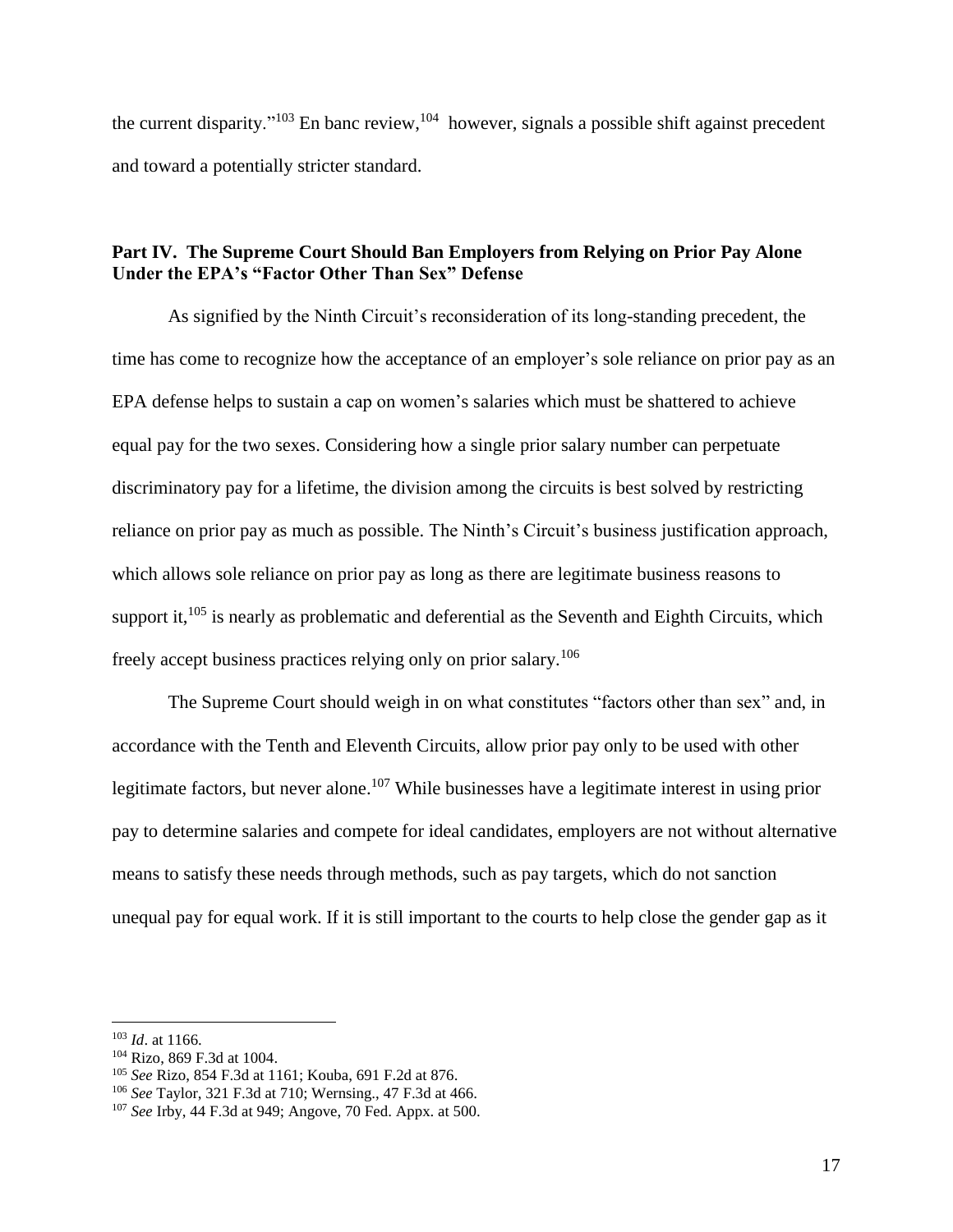once was to Congress in 1963 when the EPA was enacted,<sup>108</sup> then the Supreme Court should provide a firm restriction against sole reliance on this factor.

# *A. Sole Reliance on a Woman's Prior Pay History Perpetuates the Cycle of Discriminatory Wages*

In *Irby v. Bittick*, the Eleventh Circuit stated that "if prior salary alone were a justification, the exception would swallow up the rule and inequality in pay among genders would be perpetuated."<sup>109</sup> As this statement suggests, the circuit courts rejecting reliance solely on prior pay recognize the adverse effect that this factor inflicts on pay equality.<sup>110</sup> The effect of perpetuating an engrained wage disparity between genders directly conflicts with the broadly remedial purpose of the EPA to ensure women are paid equal to men for similar work.<sup>111</sup>

# *1. Statistics on the Adverse Effect of Prior Pay Reliance*

Although there may be various reasons why pay inequality still exists between men and women, there is significant weight to the Eleventh Circuit's notion that reliance on a female employee's prior salary can play a crucial role in prolonging the pay gap among similarlysituated men and women.<sup>112</sup> Recent statistics suggest that if employers base starting pay on the wages of employees' past jobs, women on average will continue to receive lower salaries than men for substantially equal work.<sup>113</sup> In a Glassdoor study reported in 2016, researchers found that men earn 5.4 percent more in base pay and 7.4 percent in overall compensation than their

<sup>&</sup>lt;sup>108</sup> See Corning Glass, 417 U.S. at 195.

<sup>109</sup> 830 F. Supp. 632, 636 (M.D.Ga. 1993).

<sup>110</sup> *See* Irby, 44 F.3d at 949; Angove, 70 Fed. Appx. at 500; Price, 856 F.2d at 1506.

<sup>111</sup> *See* Corning Glass Works, 417 U.S. at 195; 109 CONG. REC. 9193 (1963) (statement of Rep. Bolton).

<sup>112</sup> *See* Irby, 44 F.3d at 946.

<sup>113</sup> *See* Dr. Andrew Chamberlain, *Demystifying the Gender Pay Gap: Evidence from Glassdoor Salary Data*, GLASSDOOR (2016), https://www.glassdoor.com/research/app/uploads/sites/2/2016/03/Glassdoor-Gender-Pay-Gap-Study.pdf.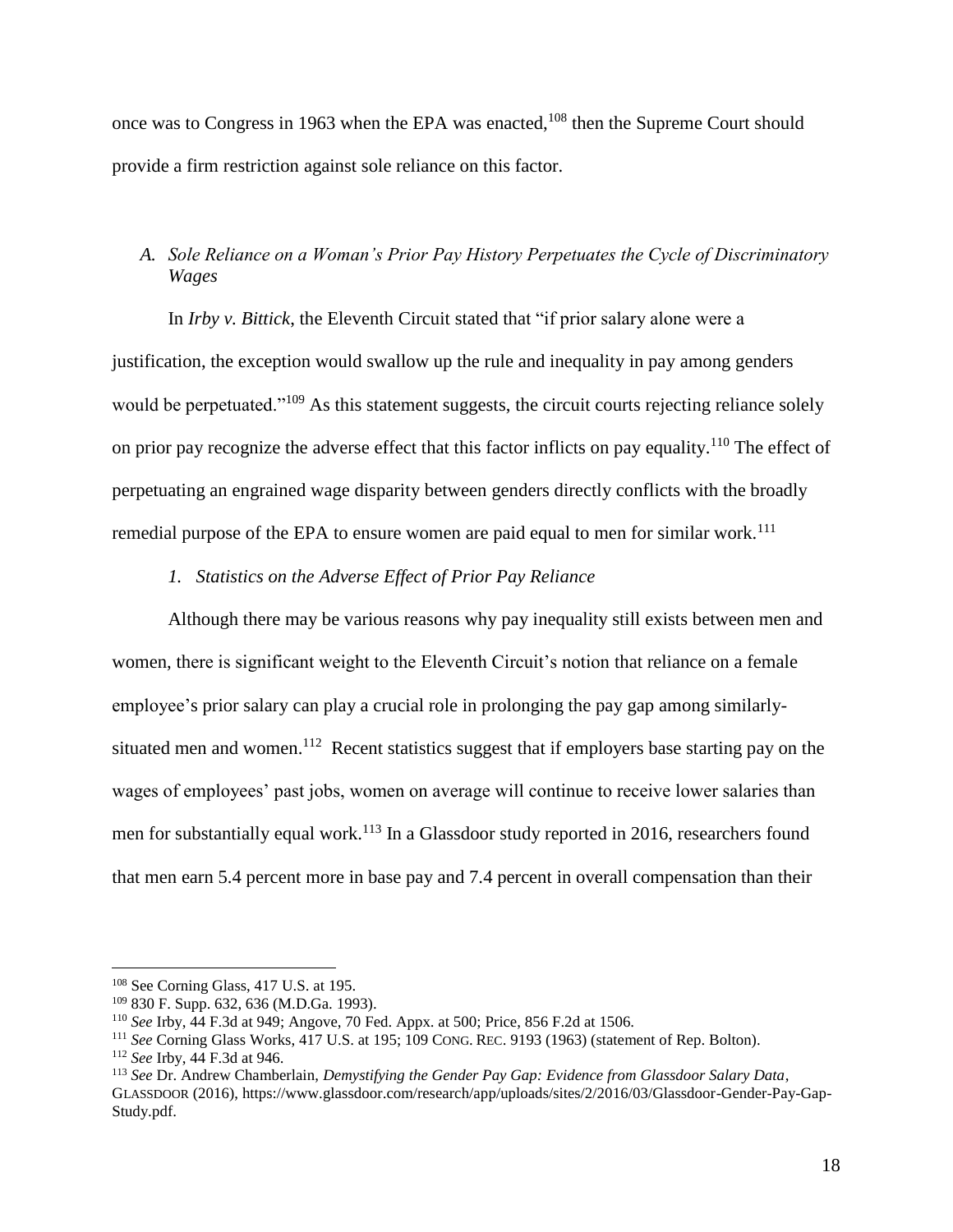female colleagues with the same titles at the same companies.<sup>114</sup> The study noted that while some of that gap was attributed to variables such as experience and education, a third of the gap remained unexplained, but was likely the result of an undervaluation of women's work and institutionalized bias on how they should be rewarded. 115

In another study regarding teachers similar to the plaintiff in *Rizo*, the Department for Professional Employees demonstrated that "[f]emale elementary and middle school teachers earned over 14% less than similarly situated men, despite compromising almost 82% of the field."<sup>116</sup> Therefore, statistics suggest that employers that rely solely on a woman's prior salary are most likely in effect facilitating the average lower salary rates that persist for women.

While studies show that the pay disparity between similarly-situated men and women is a continuing problem, employers often rely on an employee's past salary without evaluating whether the figure itself is the product of previous gender discrimination and, therefore, may unknowingly perpetuate a history of discriminatory pay rates.<sup>117</sup> Courts have also recognized the critical difficulty in determining whether an employee's previous salary violated the EPA.<sup>118</sup> A court deciding an EPA claim or an employer looking into an employee's prior pay may find that previous employers are not easily accessible and disaggregating the components that form a prior pay disparity can be impossible to determine. 119 In *Wersing*, the Seventh Circuit held that an employer could rely on prior salary as long as there was no evidence of discrimination.<sup>120</sup> If a

<sup>114</sup> *Id.* at 2, 19.

<sup>115</sup> *Id*. at 3.

<sup>116</sup> AFL-CIO, *Dep't for Professional Employees, Fact Sheet 2010, Professional Women: Vital Statistics*, at 3 (2010), https://www.payequity.org/PDFs/ProfWomen.pdf.

<sup>117</sup> *See* Robert Brody & Lindsay Rinehart, *The Equal Pay Act*, 22 L.J. NEWSLETTERS 3 (2017).

<sup>118</sup> *See* Covington v. Southern Ill. Univ., 816 F.2d 317,322-23 (7th Cir. 1987).

<sup>119</sup> *See* Jeanne M. Hamburg, *When Prior Pay Isn't Equal Pay: A Proposed Standard for the Identification of* 

*<sup>&</sup>quot;Factors Other Than Sex Under the Equal Pay Act*, 89 COLUM. L. REV. 1085, 1103-04 n.117 (1989).

<sup>120</sup> Wernsing, 47 F.3d at 471.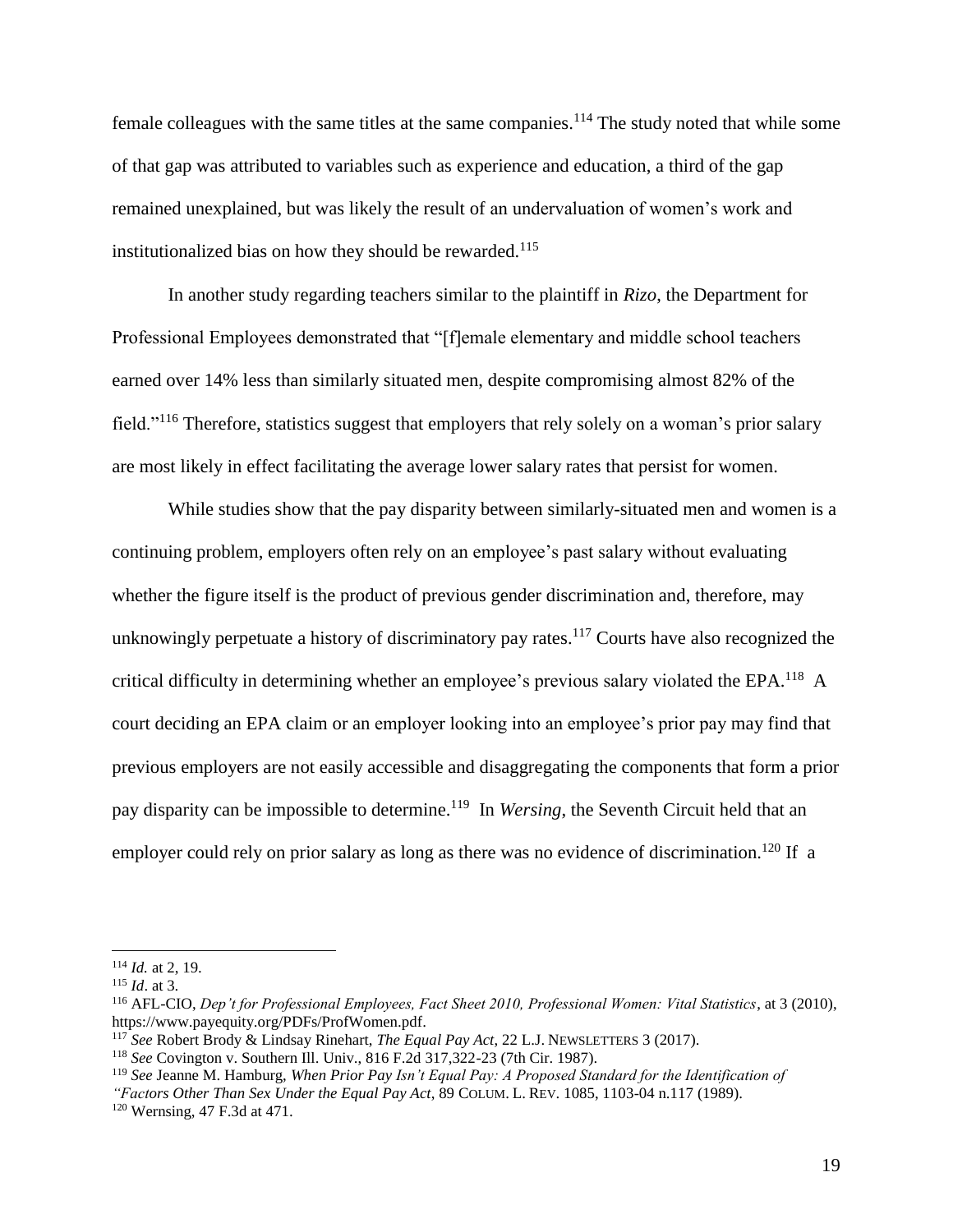court has adopted this rule, a finding of nondiscrimination will hold little weight due to the difficulties that hinder the proper discovery of such information.

## *2. Problematic Market Forces*

Another problematic element of prior salary that perpetuates wage disparity is its foundation in the widely discredited market forces theory. A market force involves the value assigned by the market to men's and women's work or the greater bargaining power that men have historically commanded.<sup>121</sup> Under this theory, an employer may use a practice of paying male employees more than their female counterparts in the same position simply because of the male employee's higher market value.<sup>122</sup> While the Supreme Court ruled that market forces do not constitute "factors other than sex," $123$  the Seventh Circuit has suggested that market wage patterns could be relied on despite the implications of unequal pay. <sup>124</sup> In *Wernsing*, the court noted that "markets are impersonal and have no intent," while arguing that discrimination cannot necessarily be assumed from women's lower market wages.<sup>125</sup>

The same implicit acceptance of market forces as a "factor other than sex" appears to be supported by the Ninth Circuit panel. In *Rizo,* the County's business justifications for relying on prior salary to determine the plaintiff's earnings involved factors which had little to do with the employee's qualifications for a math teacher position.<sup>126</sup> By asserting conservation of taxpayer money as one of the rationales for the prior pay policy, the County assumed it could cut costs by paying employees less based on candidates' lower prior salary rates.<sup>127</sup> As stated in their petition

<sup>121</sup> National Women's Law Center, *Paycheck Fairness: Closing the "Factor other than Sex" Gap in the Equal Pay Act*, (2009), https://www.nwlc.org/sites/default/files/pdfs/FactorOtherThanSex.pdf.

<sup>122</sup> *See* Castro, *supra* note 71.

<sup>123</sup> *See* Corning Glass Works, 417 U.S. at 205.

<sup>124</sup> *See* Wernsing, 47 F.3d at 469-70.

 $125$  *Id.* 

<sup>126</sup> Rizo, 854 F.3d at 1165.

<sup>127</sup> *See* Brief of the EEOC as Amicus Curiae in Support of Rehearing En Banc at 8, Rizo v. Yovino, 854 F.3d 1161 (9th Cir. 2017) (No. 16-15372).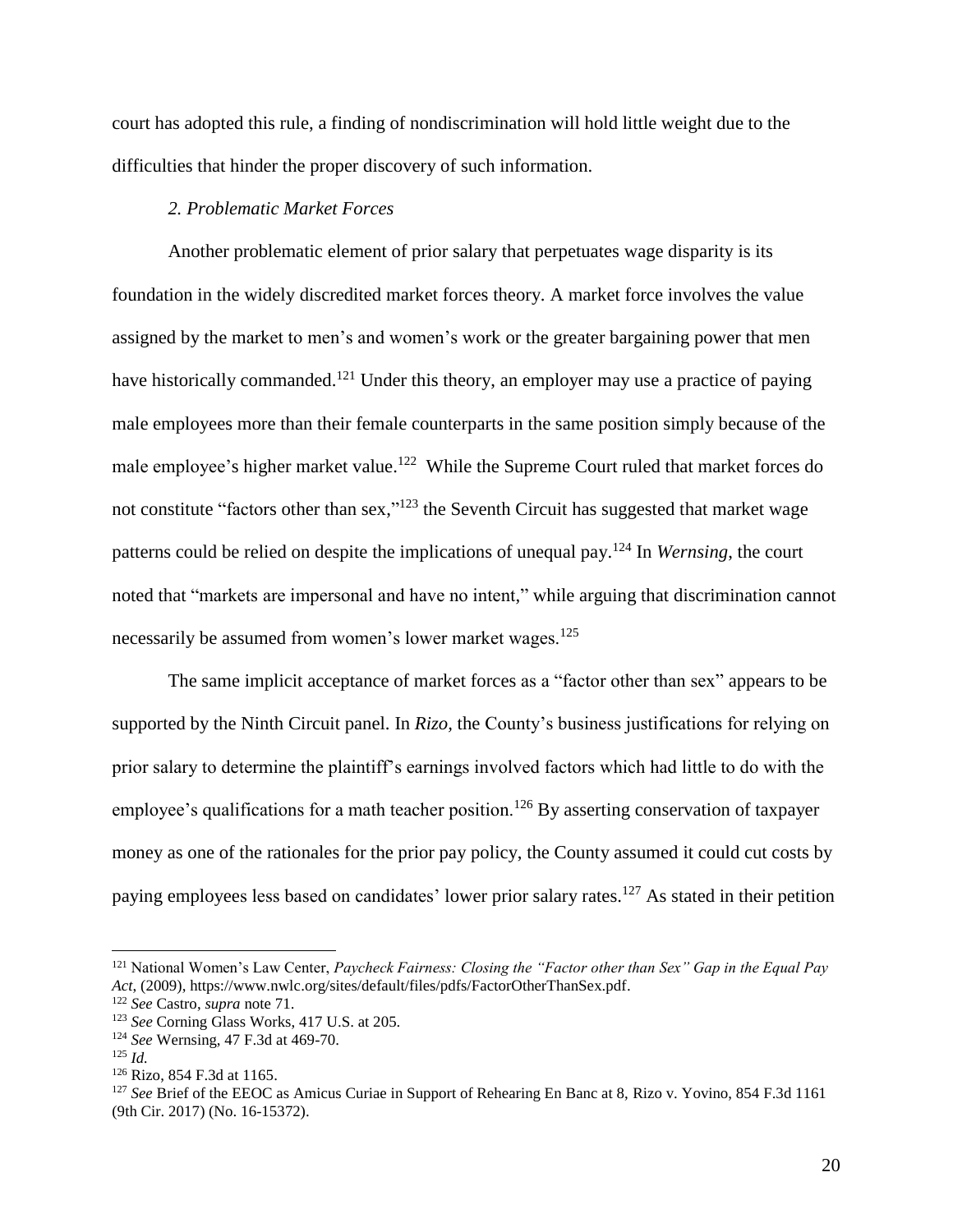for a rehearing of the Court of Appeals decision, the plaintiff's attorneys contended that this justification is an "overt statement of the 'market forces theory'' and "is inconsistent with the EPA."<sup>128</sup> While this justification may be economically advantageous, the County essentially accepted as a legitimate factor that women may on average be paid less than men, which is contrary to the gender-neutral purpose of the "factor other than sex" defense.

Employers using a market defense may also rely on a salary negotiation involving prior pay to justify paying a male employer more than a woman performing equal work. <sup>129</sup> In *Horner v. Mary Institute*, the Eighth Circuit held that a salary negotiation could constitute a "factor other than sex," where a school established a valid pay disparity primarily due to the fact that the male employee asked for more money than his female counterpart.<sup>130</sup> However, research has shown that women on average negotiate less than men, $^{131}$  and scholars have asserted that this differential may be grounded in a woman's fear of repercussions by her employer for violating social norms.<sup>132</sup> One scholar, who conducted an experiment on why women negotiate less, found that "male evaluators penalized women more than men for attempting to negotiate for higher compensation," while many female candidates who initiated negotiation were generally deemed "not nice and overly demanding."<sup>133</sup> Although negotiation based on prior salary might be

<sup>128</sup> Petition for Panel Rehearing and Rehearing En Banc at 10, Rizo v. Yovino, 854 F.3d 1161 (9th Cir. 2017) (No. 16-15372).

<sup>129</sup> *See* Horner, 613 F. 2d at 710-14.

<sup>130</sup> *Id*.; *see* McNierney v. McGraw-Hill, Inc., 919 F. Supp. 853, 860 (D. Md. 1995) (accepting an employer's defense that the male employee refused to work for less as a gender-neutral factor).

**<sup>131</sup>** Glassdoor Team, *3 in 5 Employees Did Not Negotiate Salary*, GLASSDOOR (2016),

[https://www.glassdoor.com/blog/3-5-u-s-employees-negotiate-salary/.](https://www.glassdoor.com/blog/3-5-u-s-employees-negotiate-salary/) 

<sup>132</sup> *See* Hannah Riley Bowles, Linda Babcock & Lei Lai, *Social Incentives for Gender Differences in the Propensity to Initiate Negotiations: Sometimes It Does Hurt to Ask*, 103 ORG. BEHAV. & HUM. DECISION PROCESSES 84  $(2007)$ .

<sup>133</sup> Bowles, *supra* note 132, at 99.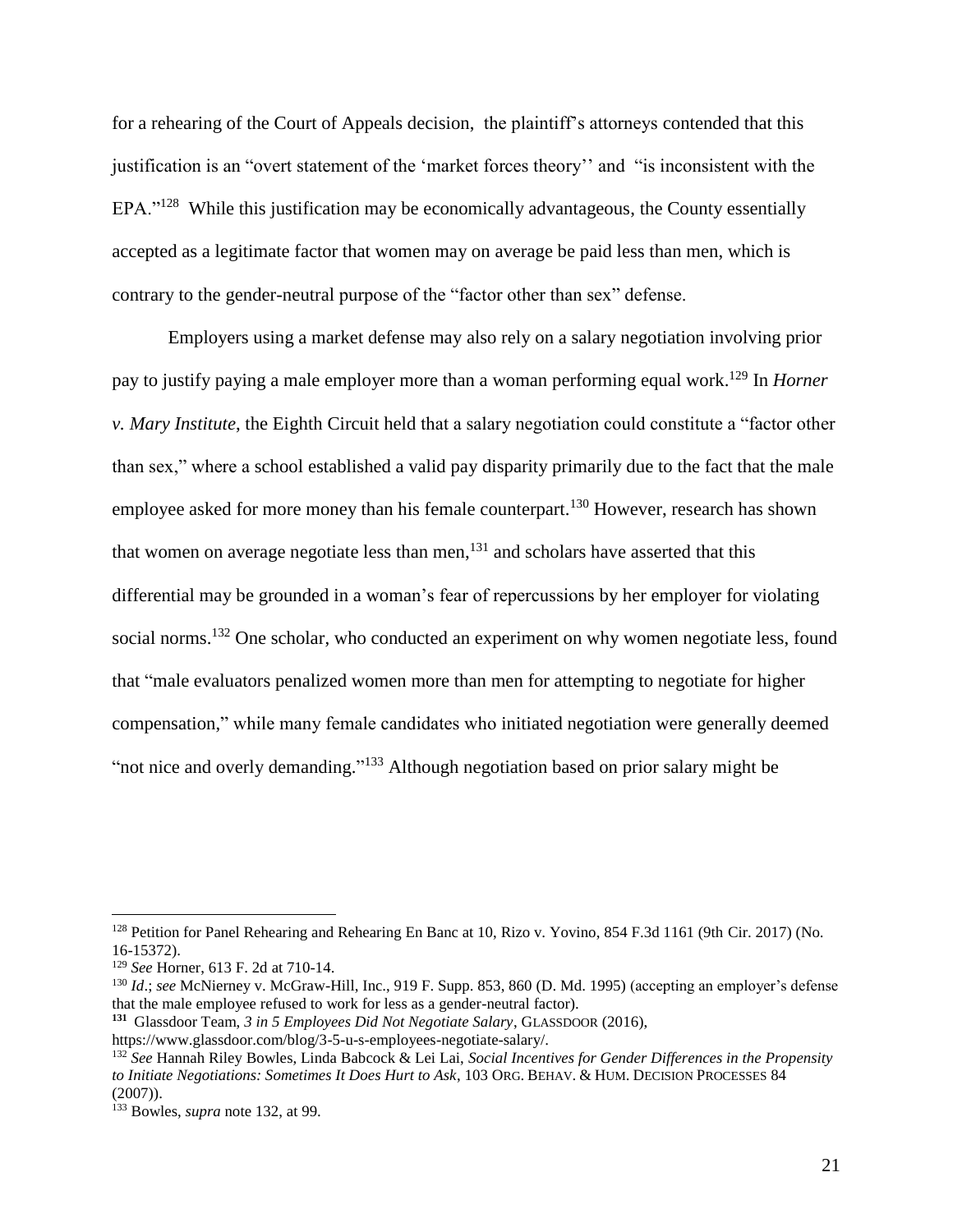essential for business reasons, the employer is accepting a risk that gender-based inequality underlies such a market defense. 134

Comparatively, the Eleventh Circuit has rejected reliance on market forces and explained that "the argument that supply and demand dictates that women *qua* women may be paid less is exactly the kind of evil that the [EPA] was designed to eliminate, and has been rejected."<sup>135</sup> In *Glenn*, the Eleventh Circuit emphasized how the legislative history of the EPA indicates that the "factor other than sex exception applies when the disparity results from unique characteristics of the same job," such as experience, skills, or training.<sup>136</sup> Therefore, when a court accepts prior pay as a sole basis for salary determination, it places more value on market forces than on the "unique characteristics" of employees and, in effect, undermines the purpose of the "factor other than sex" defense.<sup>137</sup>

#### *B. The Seventh, Eighth, and Ninth Circuits Emphasize a Valid Employer Interest*

The circuits that allow sole reliance on prior pay emphasize a need to accommodate business interests as a reason for maintaining their broader view of the "factor other than sex" defense.<sup>138</sup> While the Eighth and Seventh Circuits do not agree with the business justification approach, all three circuits underscore an acceptance of employer discretion in hiring practices.<sup>139</sup> Though deferring to employers' interests does not excuse the pervasive issue of

<sup>134</sup> *See* Deborah Eisenberg, *Money, Sex, and Sunshine: A Market-Based Approach to Pay Discrimination*, 43 ARIZ. ST. L.J. 951, 994-95 (2011).

<sup>&</sup>lt;sup>135</sup>Glenn, 841 F.2d at 1570 (citing Brock v. Georgia Southwestern College, 765 F.2d 1026, 1034 (11th Cir. 1985)); *see* Brennan v. Victoria Bank & Trust Co., 493 F.2d 896, 902 (5th Cir. 1974) (finding that a market force theory that a woman will work for less than a man is not a valid consideration under the Equal Pay Act). <sup>136</sup> Glenn, 841 F.2d at 1571.

<sup>137</sup> *See* Glenn, 841 F.2d at 1570 (rejecting the Seventh Circuit's holding in *Covington v. Southern Illinois University* for implicitly using the market force theory to justify the pay disparity resulting from maintaining an employee's salary upon a change of assignment within the university).

<sup>138</sup> *See* Taylor, 321 F.3d at 710; Wernsing, 47 F.3d at 466; Kouba, 691 F.2d at 873. <sup>139</sup> *Id.*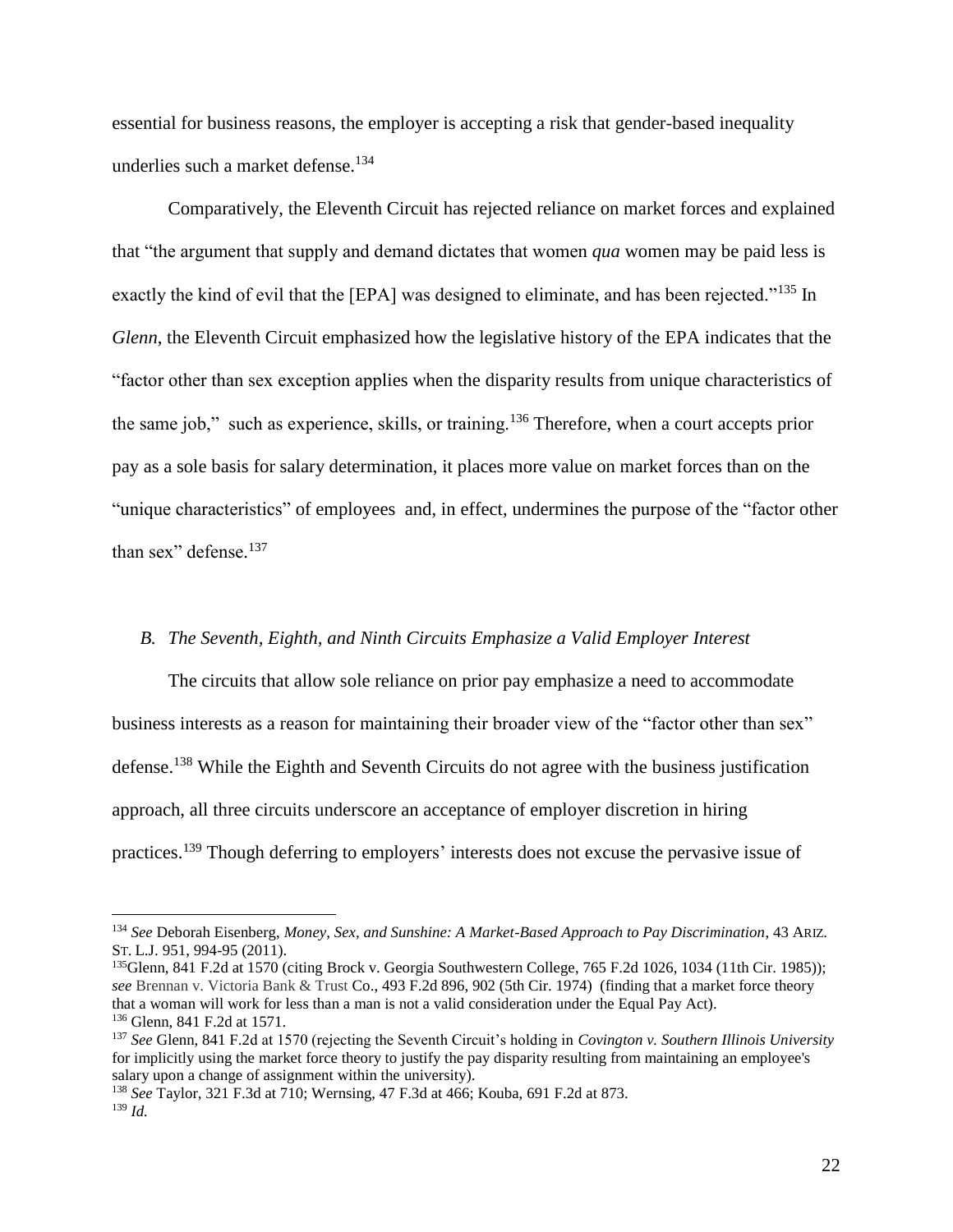gender pay inequality, these circuits suggest that there is a legitimate countervailing need for employers to use prior salary in order to satisfy necessary business objectives and minimize costs.

Scholars on the prior pay issue have noted that employers prevented from relying on prior pay may experience more difficulty in attracting talented applicants and determining competitive salaries.<sup>140</sup> Employers commonly depend on a prior salary number to determine what competitors are paying in order to establish the salary necessary to incentivize a desirable candidate to take an offered position.<sup>141</sup> Furthermore, employers may require prior salary as an initial means to assess the value of a job candidate's skills.<sup>142</sup>

State jurisdictions further demonstrate the tension between legitimate business interests that depend on prior salary and the need to eradicate gender-based pay differentials. While many states have enacted bans on prior salary inquiry, the Chamber of Commerce for Greater Philadelphia has challenged the city's pay ordinance against consideration of prior salary by highlighting its unintended adverse consequences on businesses.<sup>143</sup> To support an argument against laws banning prior salary inquiry, the Chamber cited business burdens that would likely reduce an employer's ability to hire.<sup>144</sup> Thus, the Chamber's argument suggests that without an ability to rely on prior pay, employers may be hindered by a diminished capacity to fill necessary positions attached to salaries that are both within budget and attractive to the right candidates.<sup>145</sup>

<sup>140</sup> *See* Micala Robinson, *A Woman's Worth: Closing the Gender Pay Gap*, 223 NEW JERSEY L.J. 47 (2017); Hamburg, *supra* note 119, at 1102.

<sup>141</sup> Hamburg, *supra* note 119, at 1102; *see* Sparrock v. NYP Holdings, 2008 U.S. Dist. LEXIS 125889, at \*40 (S.D.N.Y. Mar. 4, 2008) (holding that matching a prior salary is permitted under the EPA because it allows an employer to award for experience and to attract talented people from other backgrounds); *see also* Osborn v. Home Depot U.S.A., Inc., 518 F. Supp. 2d 377, 385 (D. Conn. 2007) (finding that "market forces… and inducement to hire the best person for the job have been held to be legitimate factors justifying pay differentials" under the Act). <sup>142</sup> Hamburg, *supra* note 119, at 1102.

<sup>143</sup> Robinson, *supra* note 140.

<sup>144</sup> *Id.* 

<sup>145</sup> *See id.*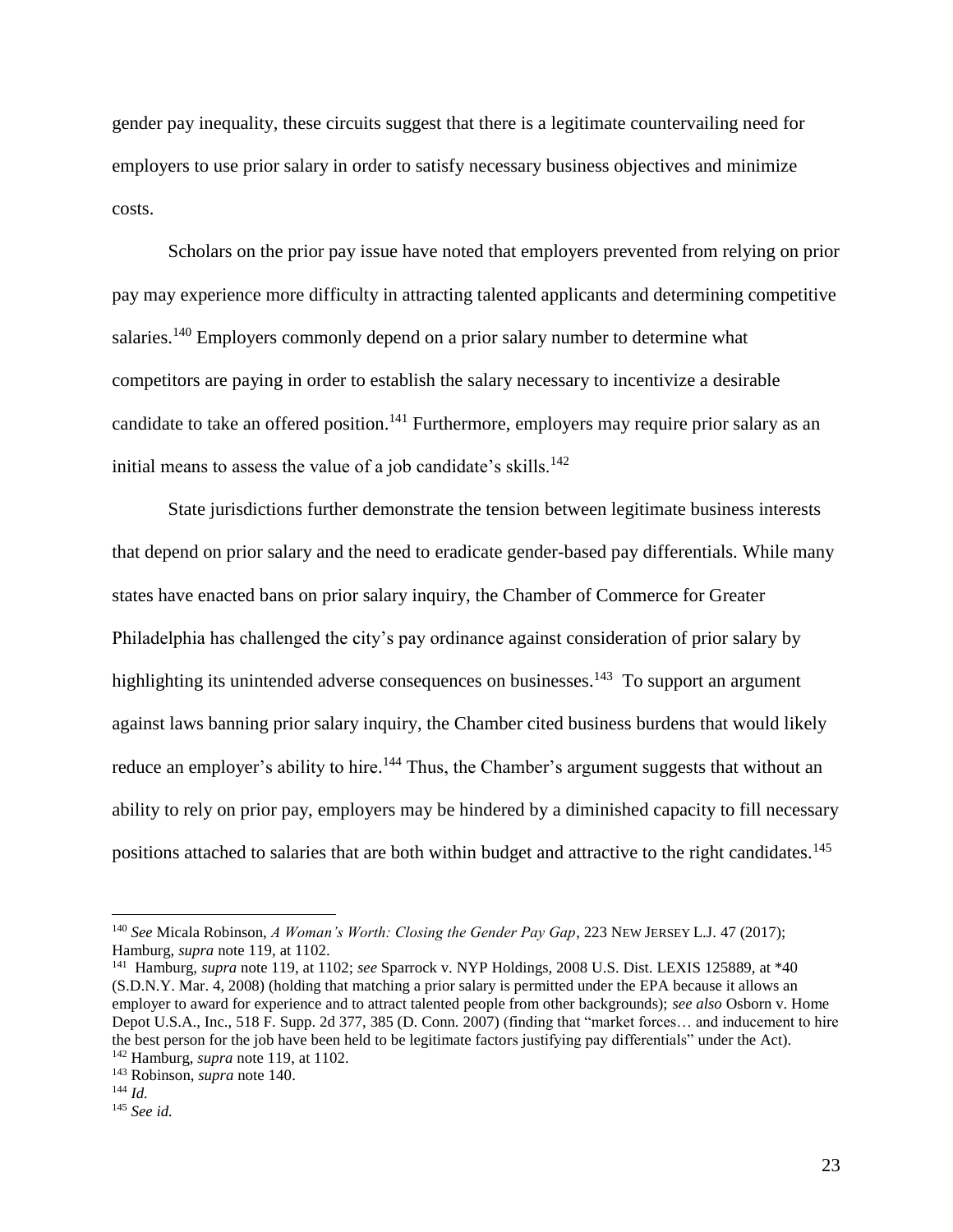# *C. Consideration of Prior Pay Along with Other Factors Demonstrating Experience and Skill Is an Effective Bar to Discriminatory Pay and Accommodates Business Interests*

The rigorous approach of the Tenth, Eleventh, and Sixth Circuits is superior to that of the approach followed by the Seventh, Eighth, and Ninth Circuits because the courts not only recognize prior pay's effect on perpetuating pay inequality, but also promote a way to properly regulate its use without banning it completely. These circuits allow the employer to prove that sex was not a factor in salary determination by accepting evaluation of prior pay as long as it is considered among other legitimate factors.<sup>146</sup> By considering prior pay in conjunction with other factors such as experience, the employer can more effectively determine that prior salary accurately reflects the employee's abilities or qualifications related to the job or it can show simply that that there are other adequate justifications for setting the employee's salary.<sup>147</sup>

Factors such as relevant, experience, education, skills, and training are not based on gender and are crucial for an employer's evaluation of which candidates have suitable qualifications.<sup>148</sup> In contrast, the Office of Personnel Management has noted that an employee's "existing rate of pay is not reflective of the candidate's current qualifications or existing labor market conditions."<sup>149</sup> For example, a woman who is returning to the workplace after taking time off to raise her child will have a prior salary rate that may not properly indicate what her skills and experience would be worth in the present market, which may limit her earnings at a company that allows pay differentials based on prior pay alone.<sup>150</sup> Therefore, if an employer

<sup>146</sup> *See* Irby, 44 F.3d at 949; Angove, 70 Fed. Appx. at 500; Balmer, 423 F.3d at 606.

<sup>147</sup> Castro, *supra* note 71.

<sup>148</sup> *See* Irby, 44 F.3d at 949; Angove, 70 Fed. Appx. at 500; Balmer, 423 F.3d at 606.

<sup>149</sup> Bourree Lam, *The Government Thinks That Interview Questions About Salary History Are Holding Women Back*, THE ATLANTIC (August 10, 2015), https://www.theatlantic.com/business/archive/2015/08/hiring-interview-gendergap-pay-salary-history-opm/400835/ (citing a memorandum by Beth Cobert, Acting Director of the Office of Personnel Management).

<sup>150</sup> *See id.*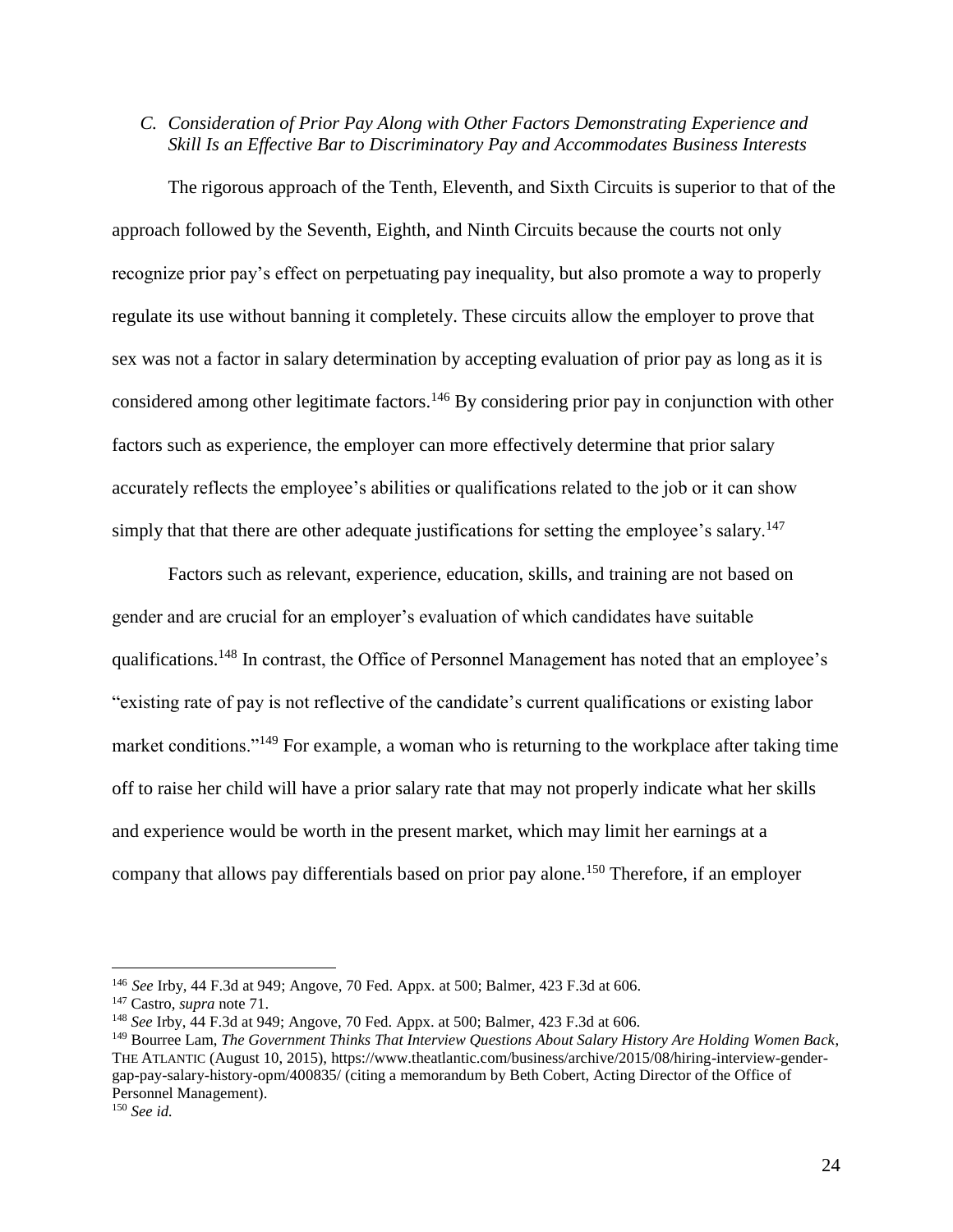must rely on factors in relation to an employee's actual qualifications along with the prior salary figure, then the likelihood of perpetuating pay inequality for women is diminished.

# *D. The Business Justification Approach is Flawed Because There Are More Effective Alternative Means to Accommodate Employer Interests*

While the *Kouba* court may have intended to accommodate both employers and employees' interests by imposing a business justification requirement,<sup>151</sup> the Ninth Circuit ultimately perpetuates gender-based pay inequality by refusing to implement the necessary restrictions needed to limit employer reliance on prior pay. The Ninth Circuit has admitted the risks involved with relying on prior salary, yet reasoned that the court was limited in its protection against misuse of prior salary and was compelled to accommodate employer discretion.<sup>152</sup> However, the Ninth Circuit's business justification test undermines the broad, antidiscriminatory purpose of the EPA, and the Circuit mistakenly views the business justification test as the only practical way to accommodate business interests.

The District Court in *Rizo*, highlights the essential problem of the business justification approach: "[A] pay structure based exclusively on prior wages is so inherently fraught with the risk - indeed, here, the virtual certainty - that it will perpetuate a discriminatory wage disparity between men and women that it cannot stand, even if motivated by a legitimate nondiscriminatory business purpose."<sup>153</sup> Therefore, the court suggests that business justifications for relying on prior salary, while reasonable ways of effectuating business policies, can extend discriminatory, gender-based pay whether intentional or not.<sup>154</sup> A scholar also asserts that by failing to consider qualifications, skills, or experience necessary for the position, the Ninth

<sup>151</sup> Kouba, 691 F.2d at 876.

<sup>152</sup> *See id.* 

<sup>153</sup> Rizo v. Yovino, 2015 U.S. Dist. LEXIS 163849, at \*26 (E.D. Cal. 2015).

<sup>154</sup> *See id.*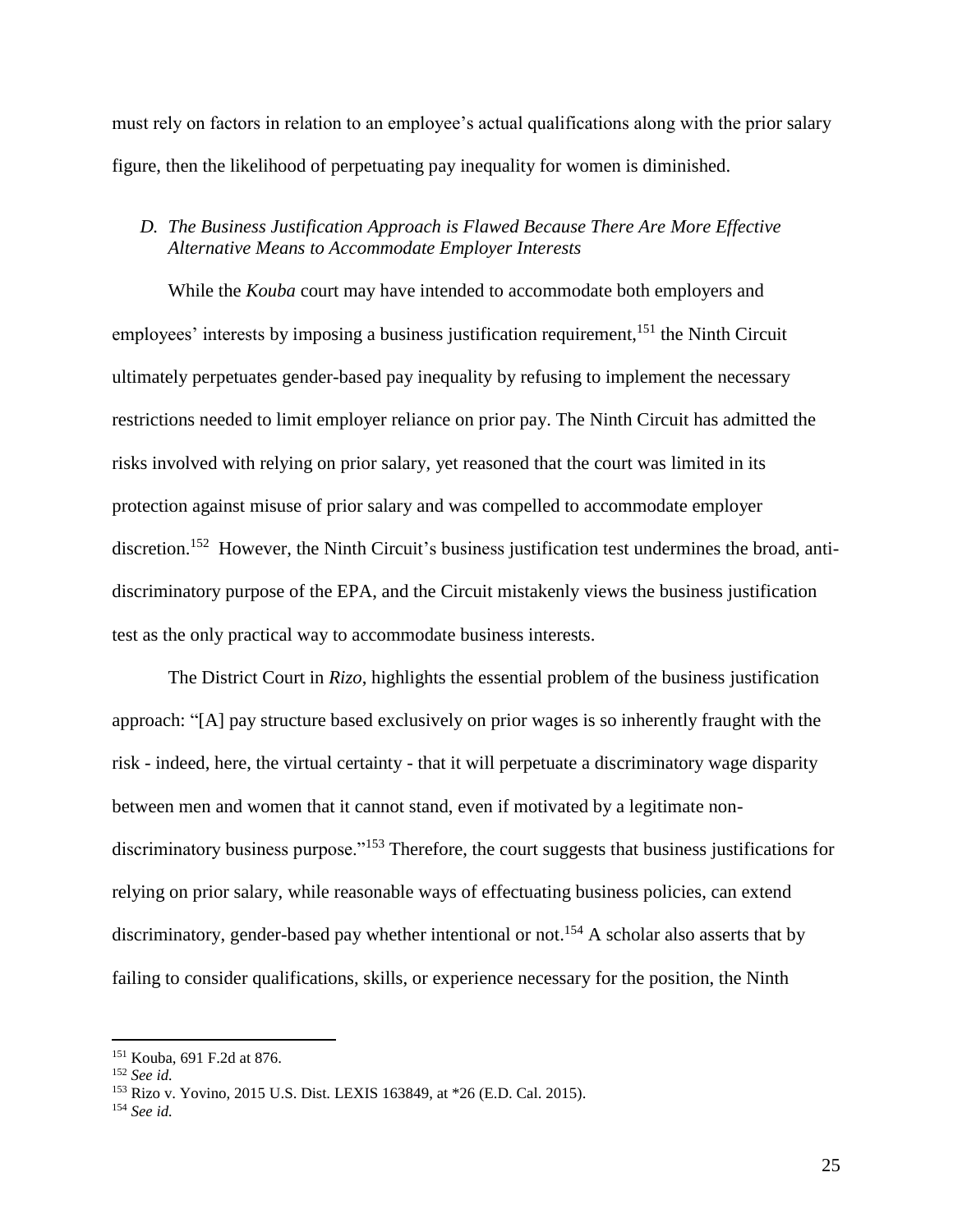Circuit's approach does nothing to weed out gender-based pay as courts are likely to accept any rationale from employers.<sup>155</sup>

While the Eleventh and Tenth Circuits offer the better method of accommodating both employer and employee interests through a consideration of prior pay among other legitimate factors involving job qualifications, businesses are able to utilize an alternative to prior pay that would effectuate similar hiring purposes without undermining the EPA.<sup>156</sup> Employers have successfully used pay targets as a means of setting salaries within the range of what a job is actually worth and what the employer is able to afford, while leaving some room for negotiation.<sup>157</sup> To calculate pay targets, a company may take into account the average of what its current employees in the position make or other general estimates, which in effect allows employees to "start with a clean slate and mitigate any bias embedded within [the employee's] prior compensation."<sup>158</sup> Furthermore, employers may also use pay rates to determine the wage practices of competition, which employers have similarly used prior pay for determining.<sup>159</sup>

#### **Part V. Conclusion**

When Congress enacted the EPA in 1963, it engrained in the law the simple principle that "equal work will be rewarded by equal wages."<sup>160</sup> In order to effect wage equality, the act was intended as a broad, remedial solution for women to be paid the same as their male colleagues in

<sup>155</sup>*See* Robinson, *supra* note 140.

<sup>156</sup> *See* Hamburg, *supra* note 119, at 1102; Laszio Bock, *How the "What's Your Current Salary?" Question Hurts the Gender Pay Gap*, THE WASHINGTON POST (April 29, 2016), https://www.washingtonpost.com/news/onleadership/wp/2016/04/29/how-the-whats-your-current-salary-question-hurts-the-gender-paygap/?utm\_term=.965b1313c3db.

<sup>157</sup> *Id.*

<sup>158</sup> *See* Hamburg, *supra* note 119, at 1102 ("Where prior salary is not used to ascertain the competition's pay practices, "wage survey" data is used and "job rates" are established.")

<sup>159</sup> *Id.*

<sup>160</sup> Corning Glass Works, 417 U.S. at 195. *See* 109 CONG. REC. 9193 (1963) (statement of Rep. Bolton).